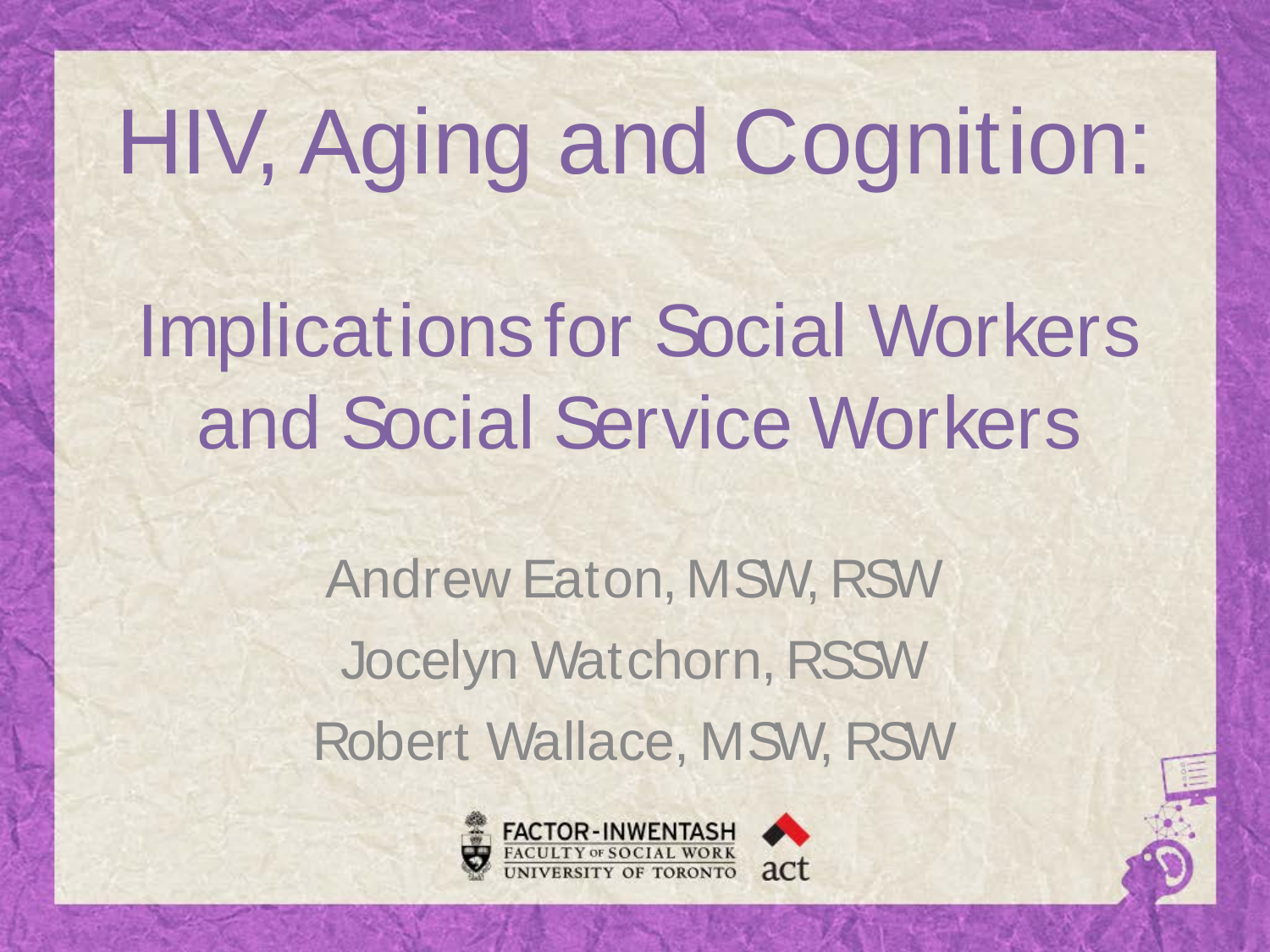### HIV, Aging and Cognition OCSWSSW AMED –May 31, Toronto

Based onthe findingsof *Exploring theroleof social workinsupporting peopleaffected by* **HIV-Associated Neurocognitive Disorder (HAND).** 

Andrew D. Eaton<sup>12</sup>, Shelley L. Craig<sup>2</sup>, Jocelyn Watchorn<sup>1</sup>, John W. McCullagh<sup>1</sup>, Chantal Mukandoli<sup>1</sup>, Robert Wallace<sup>1</sup>, and David McClure<sup>1</sup> 1 ACT–AIDSCommittee of Toronto, 2Factor-InwentashFacultyof Social Workat the University of Toronto

The research team would like to thank:

Research participants for participating in the survey and interviews; Ty Best for graphic design; Vincent Francoeur for French translation assistance; and the following individuals and organizations for their support: Dr. Winston Husbands; Dr. Francisco Ibáñez-Carrasco; John Maxwell; Dr. Sean Rourke; Canadian Working Group on HIV and Rehabilitation (CWGHR); CaseyHouse;CATIE; and the Ontario HIV Treatment Network (OHTN).

Funded by the OHTN (CBR 10 43). Ethics approval from the University of Toronto's HIV/AIDS Research Ethics Board.

The funder is not responsible for the content of this presentation.

We have no conflicts of interest.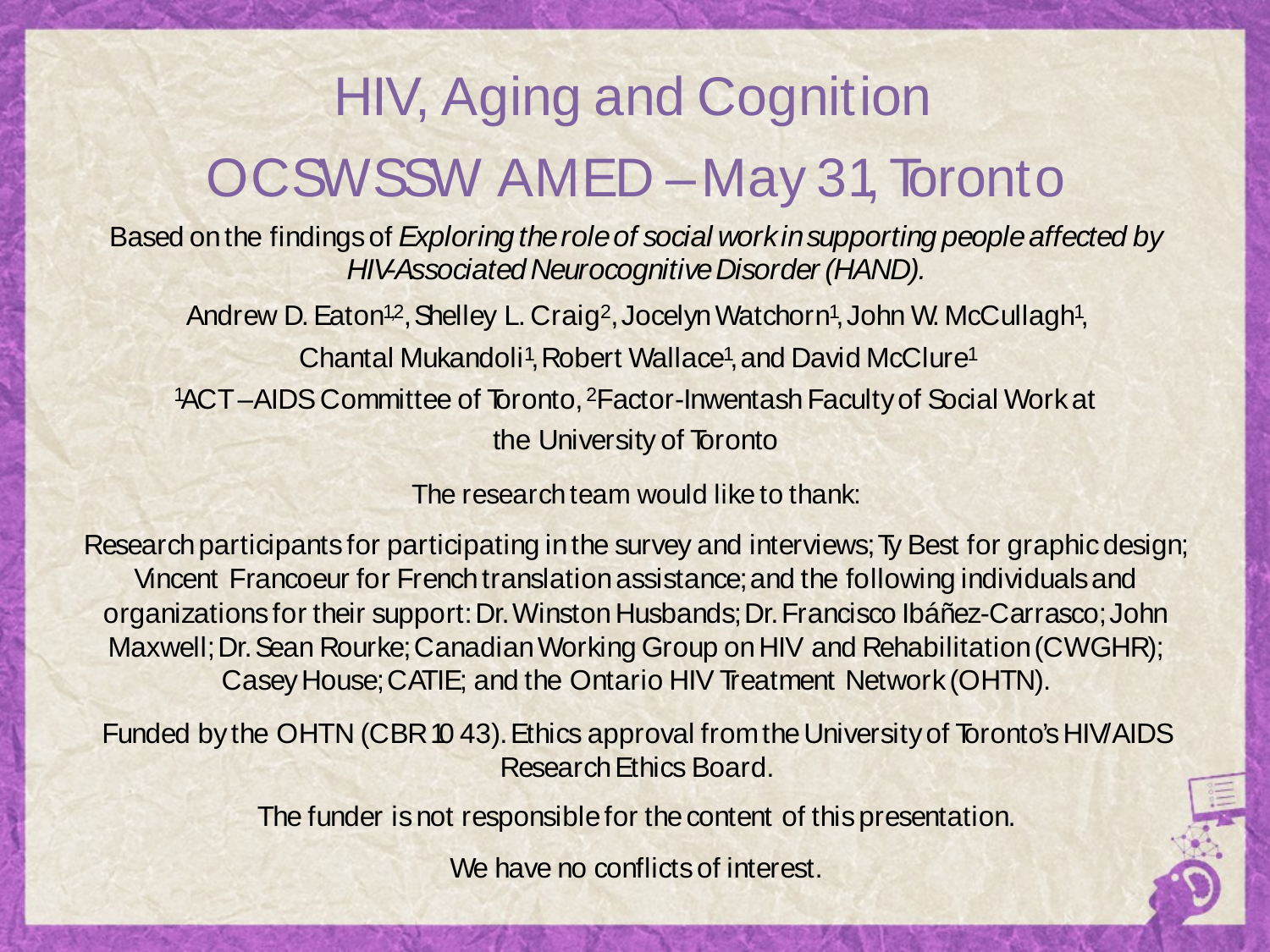## Agenda

- 1. Background
- 2. Methods
- 3. Results
- 4. Discussion
- 5. Interaction!

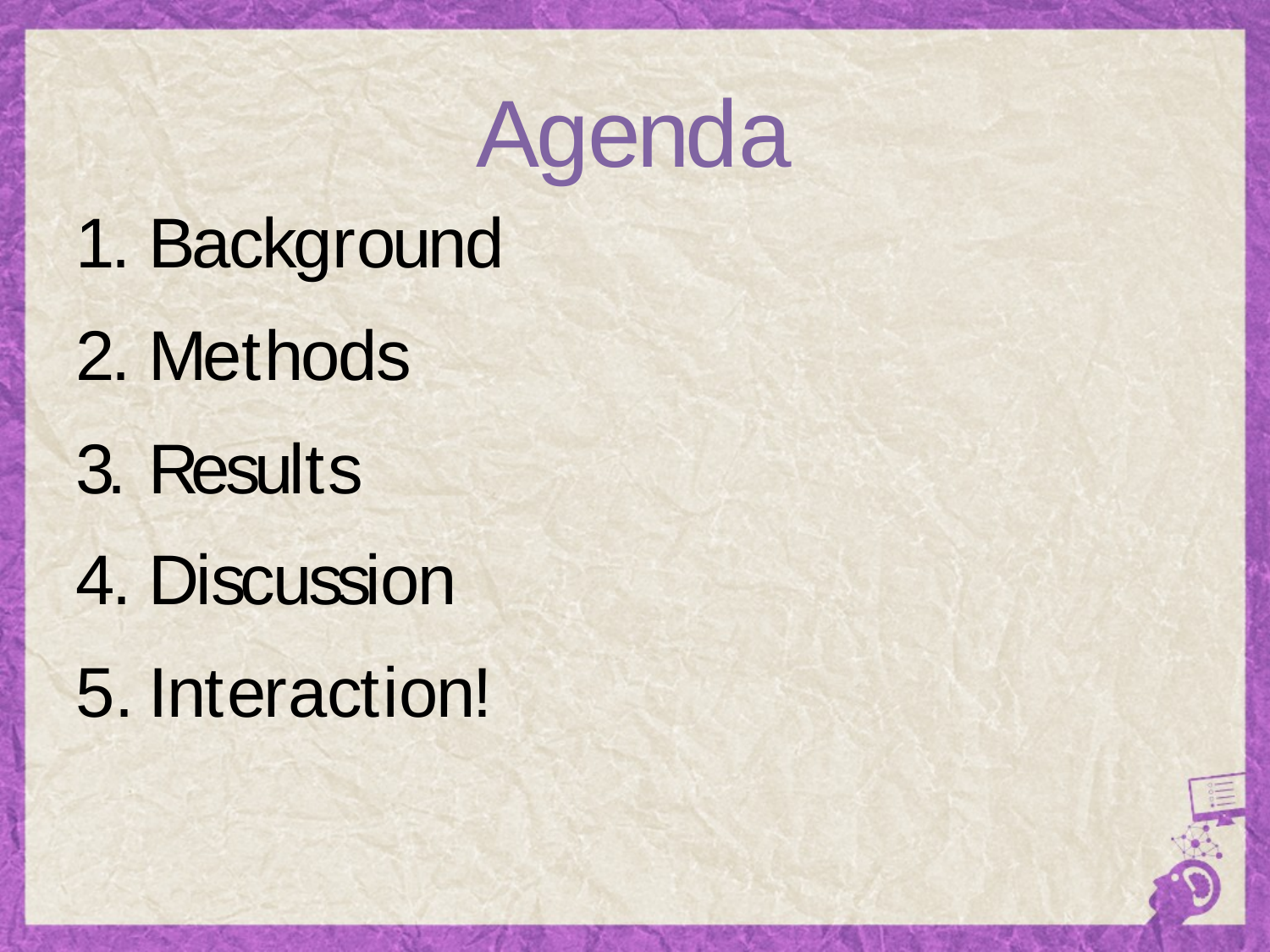What is HIV-Associated Neurocognitive Disorder (HAND)? HAND is defined as neurological disorders that cause cognitive impairment.

#### HAND is classified in three forms:

- 1. Asymptomatic Neurocognitive Impairment (ANI)
- 2. Mild Neurocognitive Disorder (MND)
- 3. HIV-Associated Dementia (HAD)

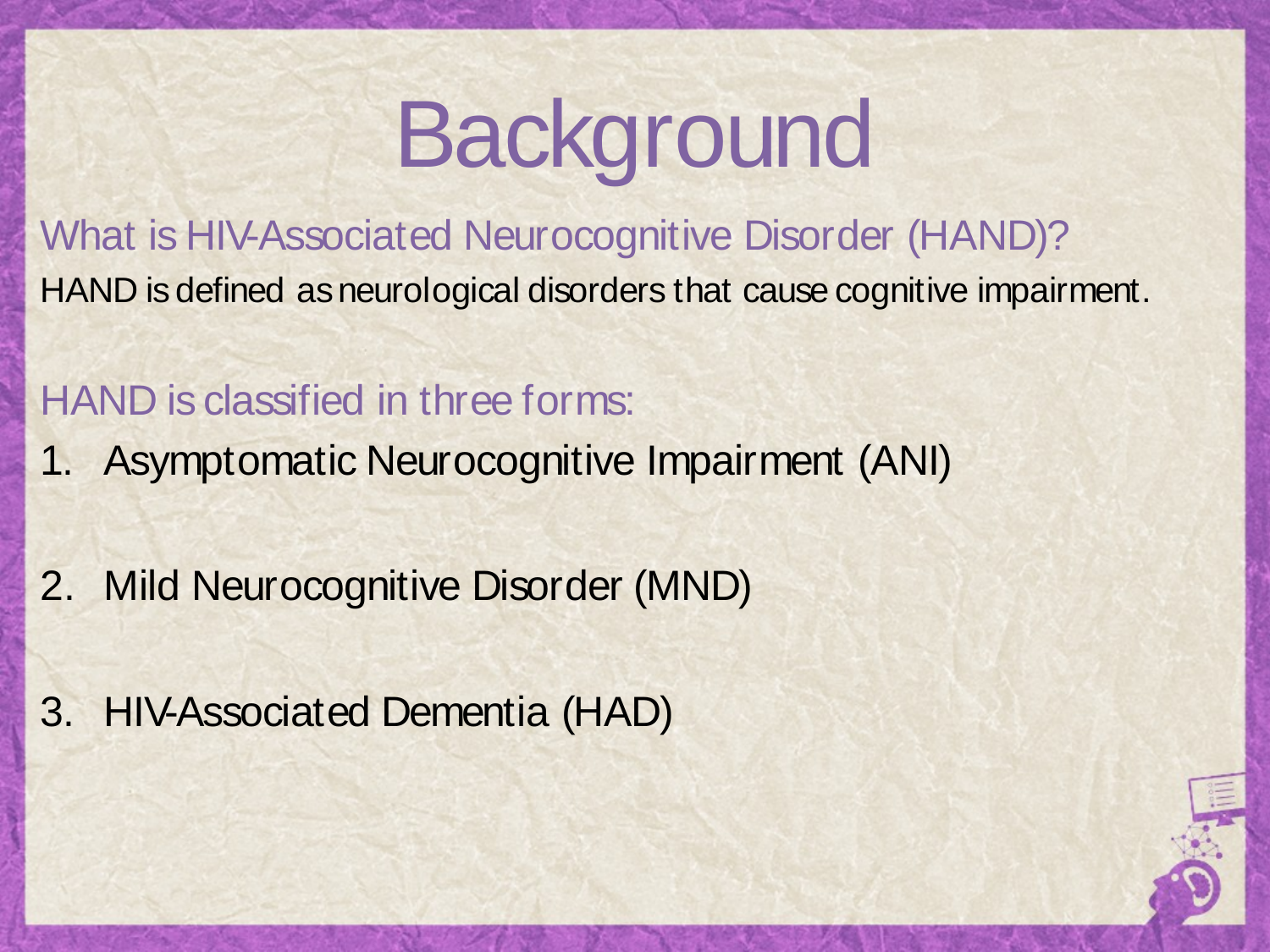- 75,0 0 0 Canadians living with HIV (Challacombe, 20 14)
- Most aged 30 + and increasingly 40 + and 50 + (PHAC, 20 13)
- 30-50% will be affected by HAND (St. Michael's Hospital, 2013)
- HIV enters nervous system within 1 year (Spudich, 2013)
- HIV medications can slow HAND (Grant et al, 20 14)
- HAND causes anxiety, adherence challenges, stigma and isolation (Atkinson, 20 10; Vance and Struzick, 20 0 7)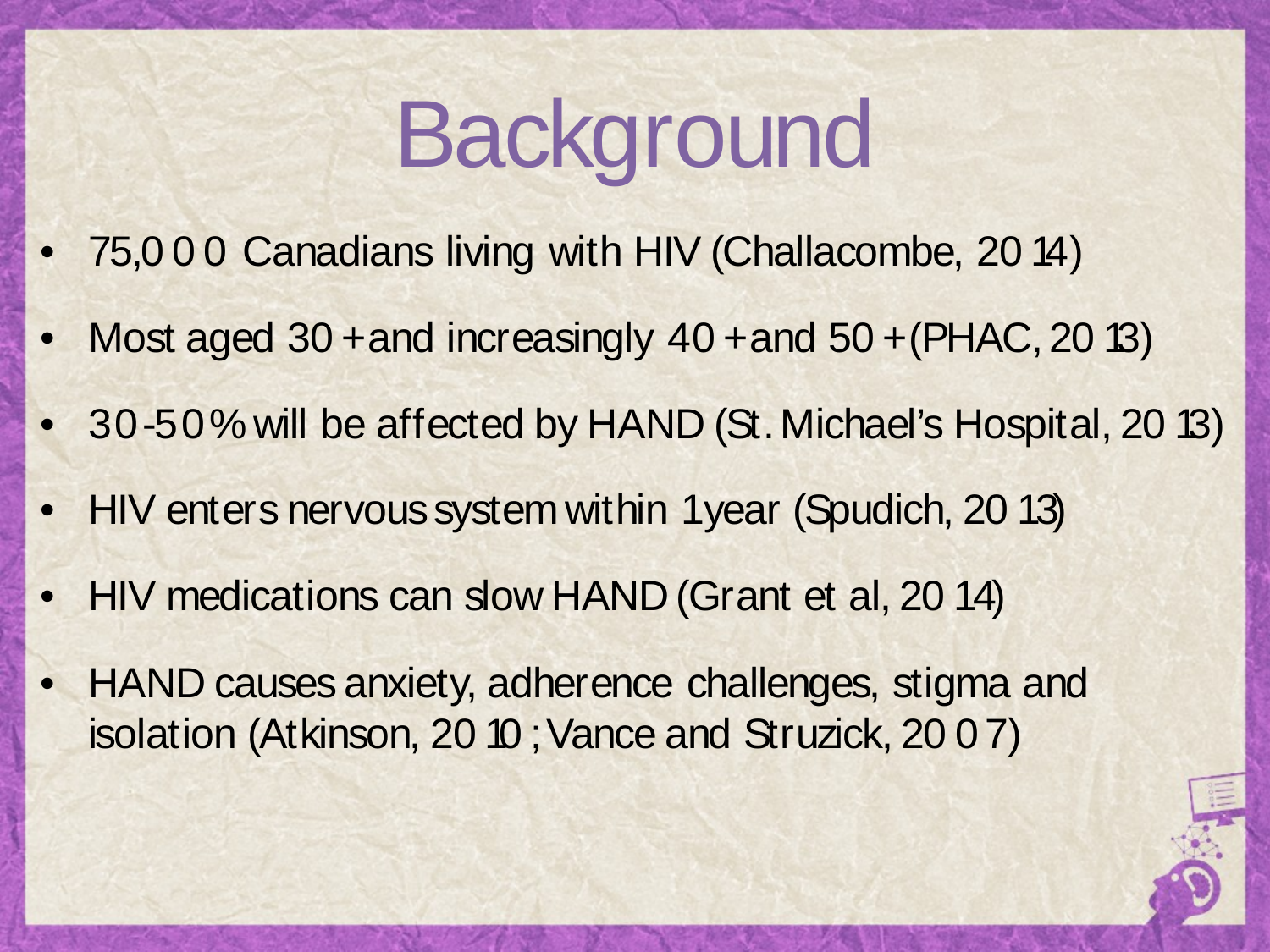- Education & literacy impact HAND severity (Ryan et al, 20 0 5)
- Housing & employment impact self, HAND severity, and medication adherence (Fazeli et al, 20 13; Kidder et al, 20 15; Trujillo, 20 10 )
- Other physical & mental health issues and substance use impact HAND severity (Fazeli et al, 20 13)
- Active lifestyle & social support increases cognitive reserve (Fazeli et al, 20 13)
- Increasing cognitive reserve slows cognitive aging and reduces dementia risk (Fazeli et al, 20 13; Stern, 20 13)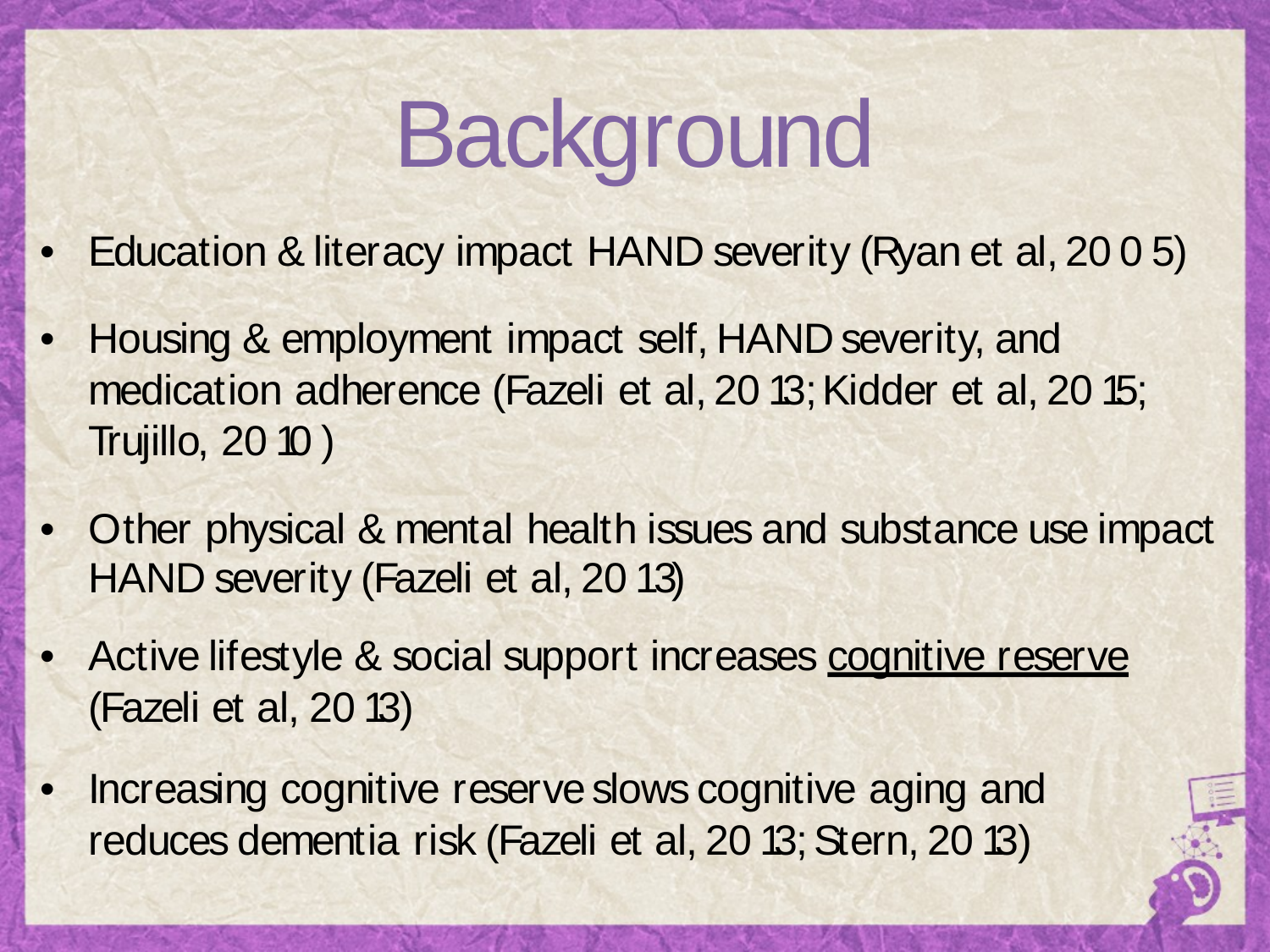• Absence of research literature concerning role of social work and social service work in supporting people affected by HAND

• Social workers, social service workers, and community-based HIV organizations (CBOsor ASOs) can help people living with HIV identify ways to increase their cognitive reserve, develop coping strategies for everyday life, and be a consistent contact for follow-up about brain health concerns. Such support could reduce anxiety, stigma, and isolation while increasing the overall health of people affected by HAND.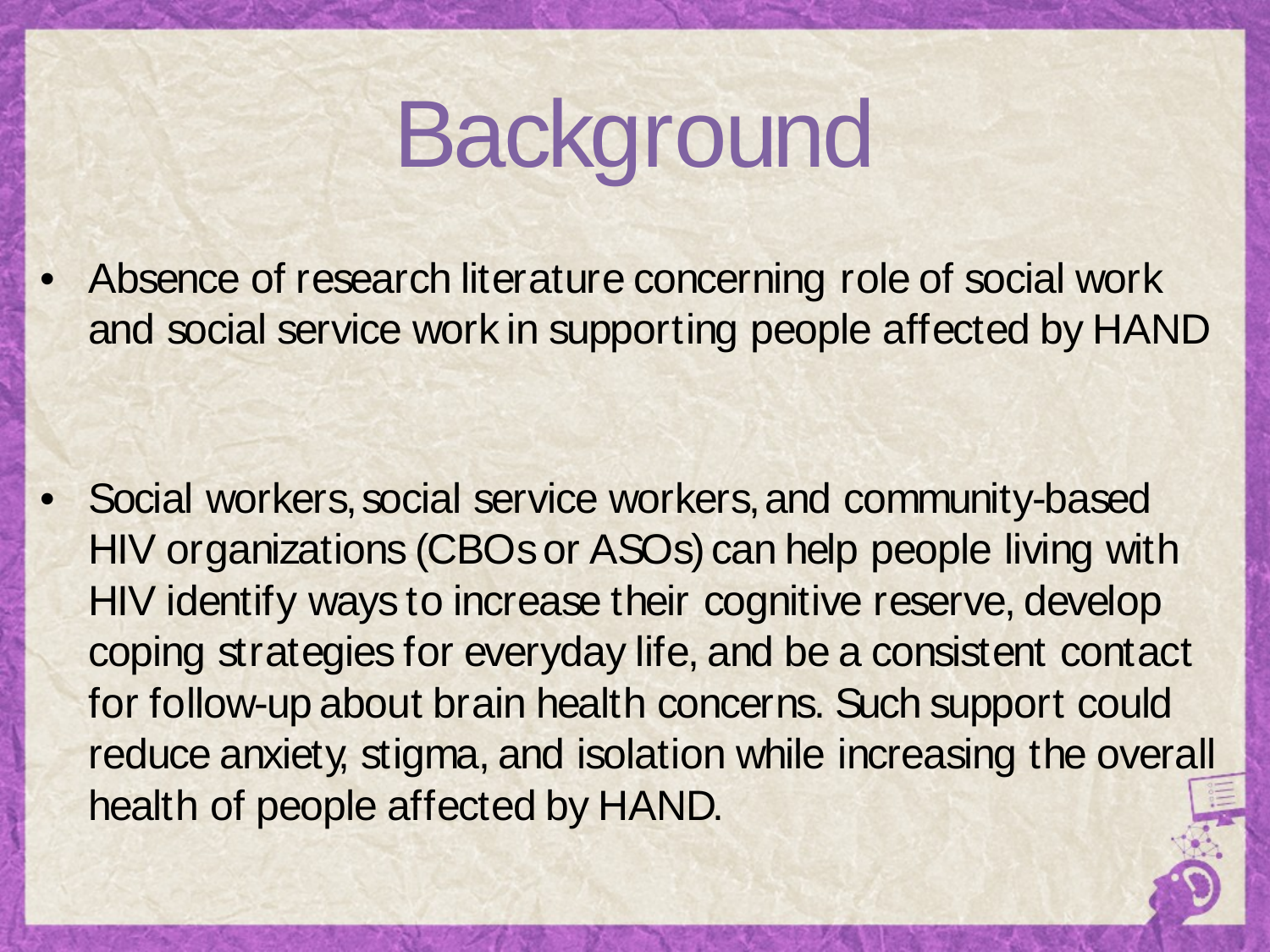## **Methods**

- **Explanatory sequential mixed-methods design**
- Informed by participatory action research (PAR)
- Peer researchers as equitable team members
- Purposive sampling +snowball sampling
- Phase one: Survey (n=10 8)
	- Data analysis: Descriptive statistics
- Phase two: Interviews (n=20)
	- Data analysis: Manifest and latent coding with three coders and a collaborative, iterative process to determine findings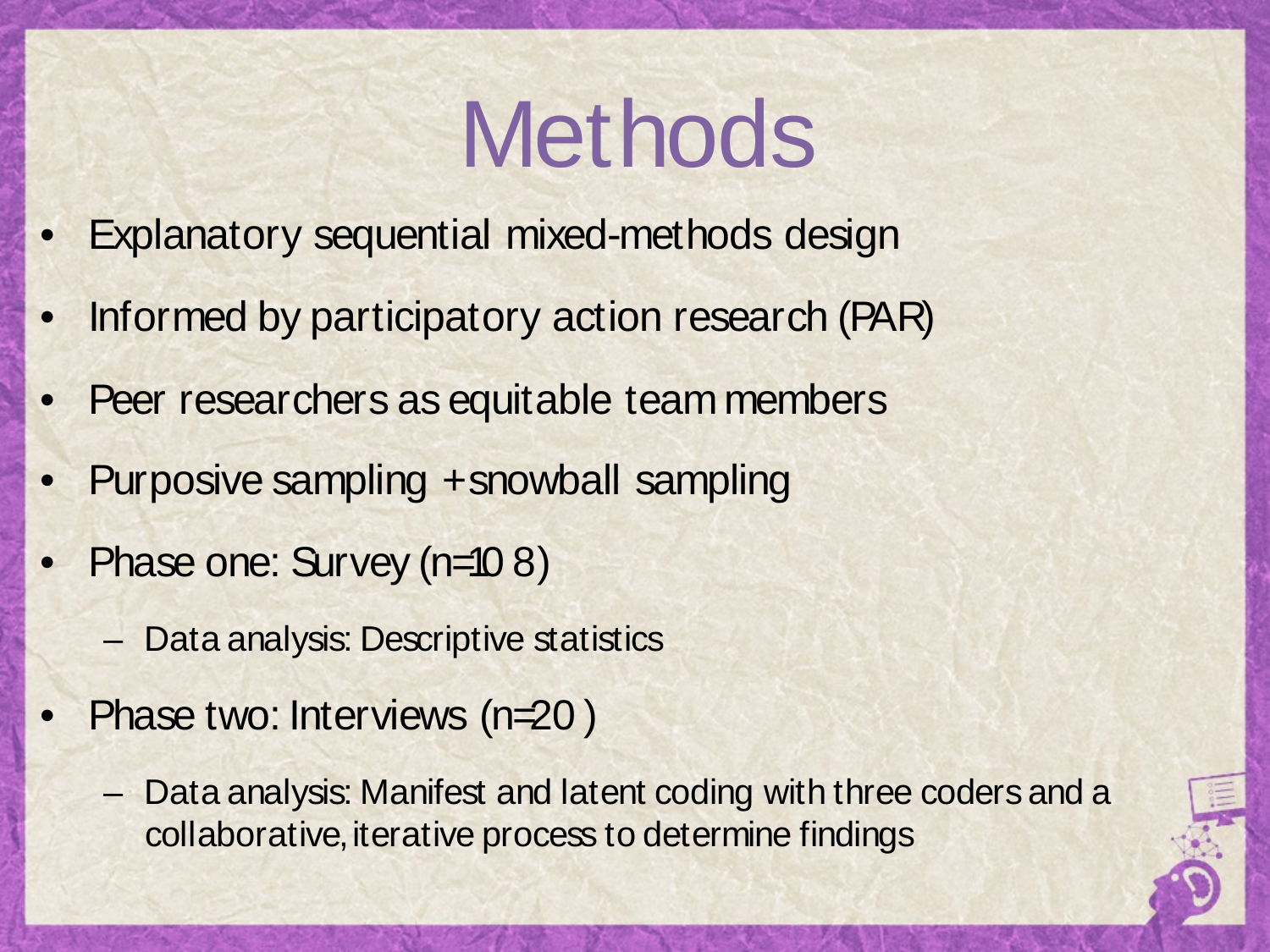## Research Questions

1. What are the self-identified concerns of HIV-positive older adults affected by HAND in Ontario?

- 2. How have these concerns been addressed or not addressed through existing programs and services from social workers, hospitals and clinics, and community-based HIV organizations (CBOsor ASOs)?
- 3. To what extent do clients and community members understand the role of social workers, hospitals and clinics,and CBOs/ASOs?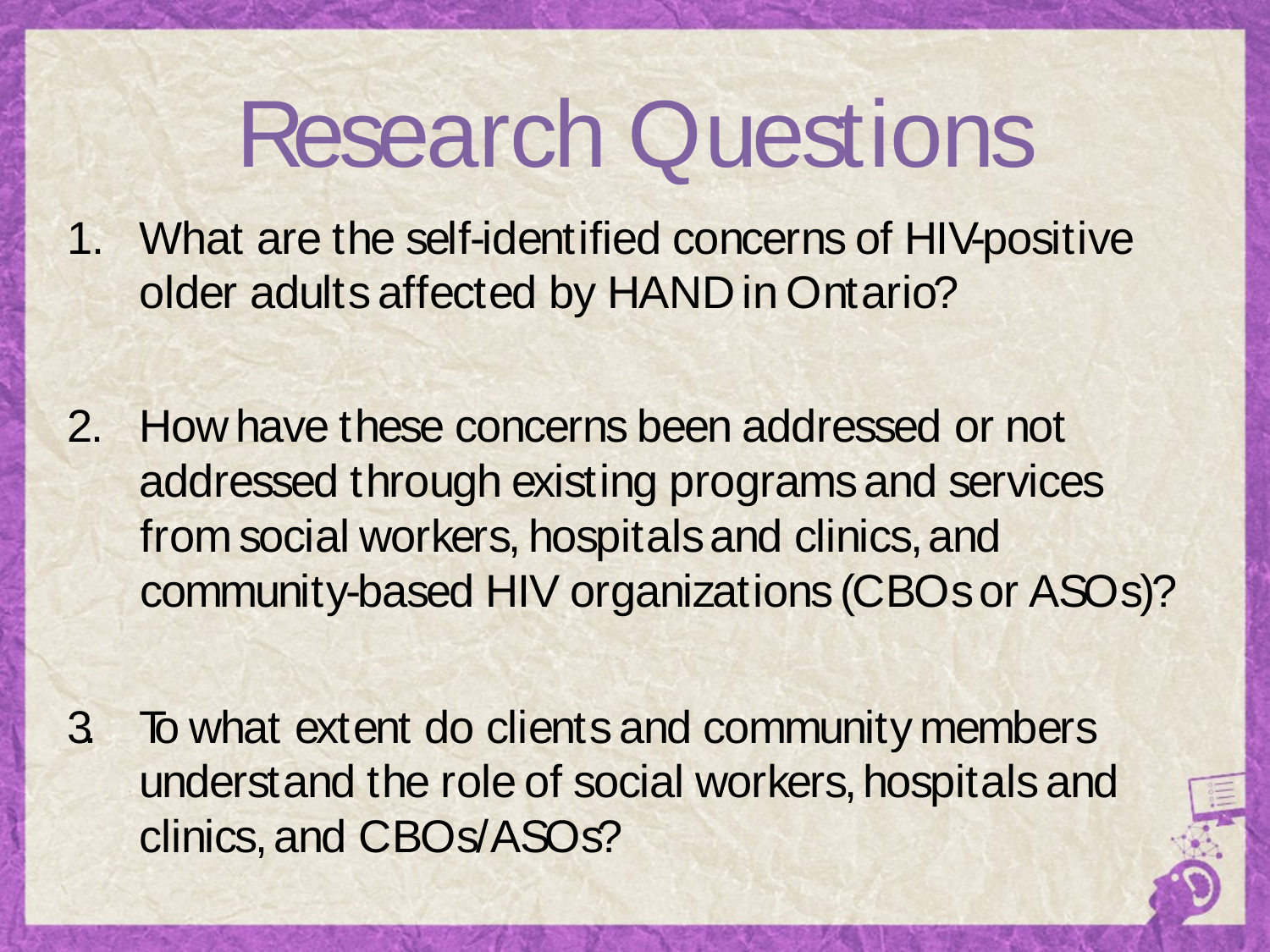## Results: Participants

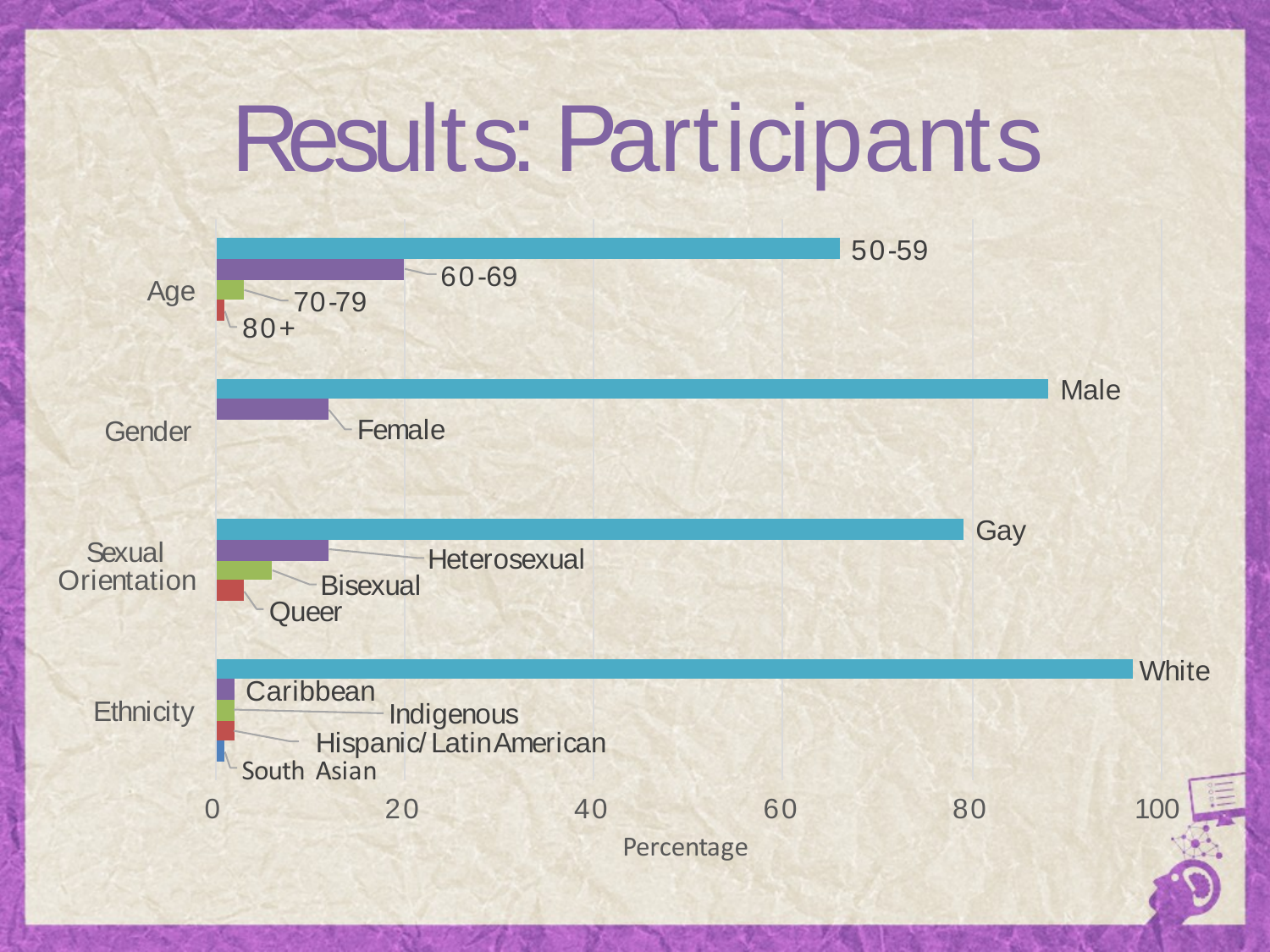### Results:Brain Health Concerns

- 64.1% Difficulty remembering
- 64.1% Remembering the names of people<br>you've just met
- Feeing emotionally overwhelmed  $515%$
- Procrastinating or putting off tasks morethanusual 51.5%
- **Maintaining attention** 50.5%
- **Finding words** 46.6%
- Misplacing tiems 43.7%
- Expressing yourself dearly 34%
- Remembering the names of people you've known for a long time 32%
- **Making decisions** 29.1%
- **Multitasking** 252%

22.3% Completingdailylivingtasks 214% Keepingsocial plans 21.4% 214% 214% 184% Solving problems 16.5% Adheringtomedication 15.5% Active employment **Following verbal instructions Doingsimplemathinmyhead** Predicting the consequences of my decisions Calculating a tip at a restaurant Readingamap/ understanding **directions** Following written instructions Inappropriate dress/attire 146% 10.7% 8.7% 3.9%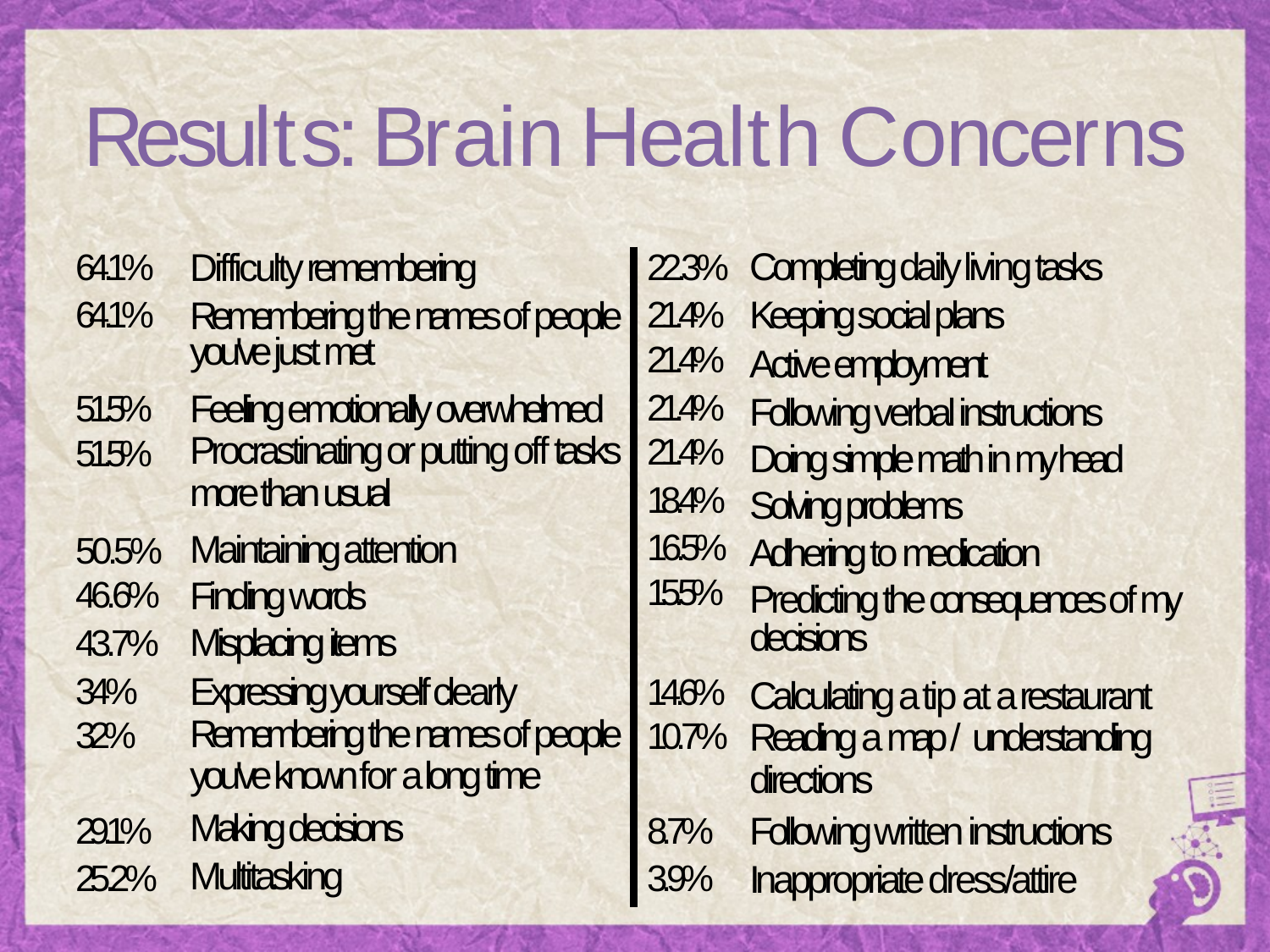## Results:Brain Health Concerns

Table 1

Factorsimpacting brain health

| Question                                                     | Yes   | No.   | Unknown |
|--------------------------------------------------------------|-------|-------|---------|
| Do you exercise regularly?                                   | 54.7% | 45.3% | N/A     |
| Do you smoke cigarettes?                                     | 27.1% | 72.9% | N/A     |
| Do you use substances that could impact your brain health?   | 51.4% | 47.7% | 0.9%    |
| (e.g. alcohol, cocaine, crystal meth, injection drugs,       |       |       |         |
| marijuana)                                                   |       |       |         |
| Are you currently experiencing mental health concerns? (e.g. | 53.8% | 38.7% | 7.5%    |
| anxiety, unmanageable stress, depression)                    |       |       |         |
| Have you ever been diagnosed with a mental health issue      | 53.8% | 43.4% | 2.8%    |
| that could impact brain health? (e.g. depression, bipolar)   |       |       |         |
| Have you ever been diagnosed with a health issue, aside from | 30.8% | 61.5% | 7.7%    |
| HIV, that could impact brain health? (e.g. cardiovascular    |       |       |         |
| disease, MS, diabetes, traumatic brain injury)               |       |       |         |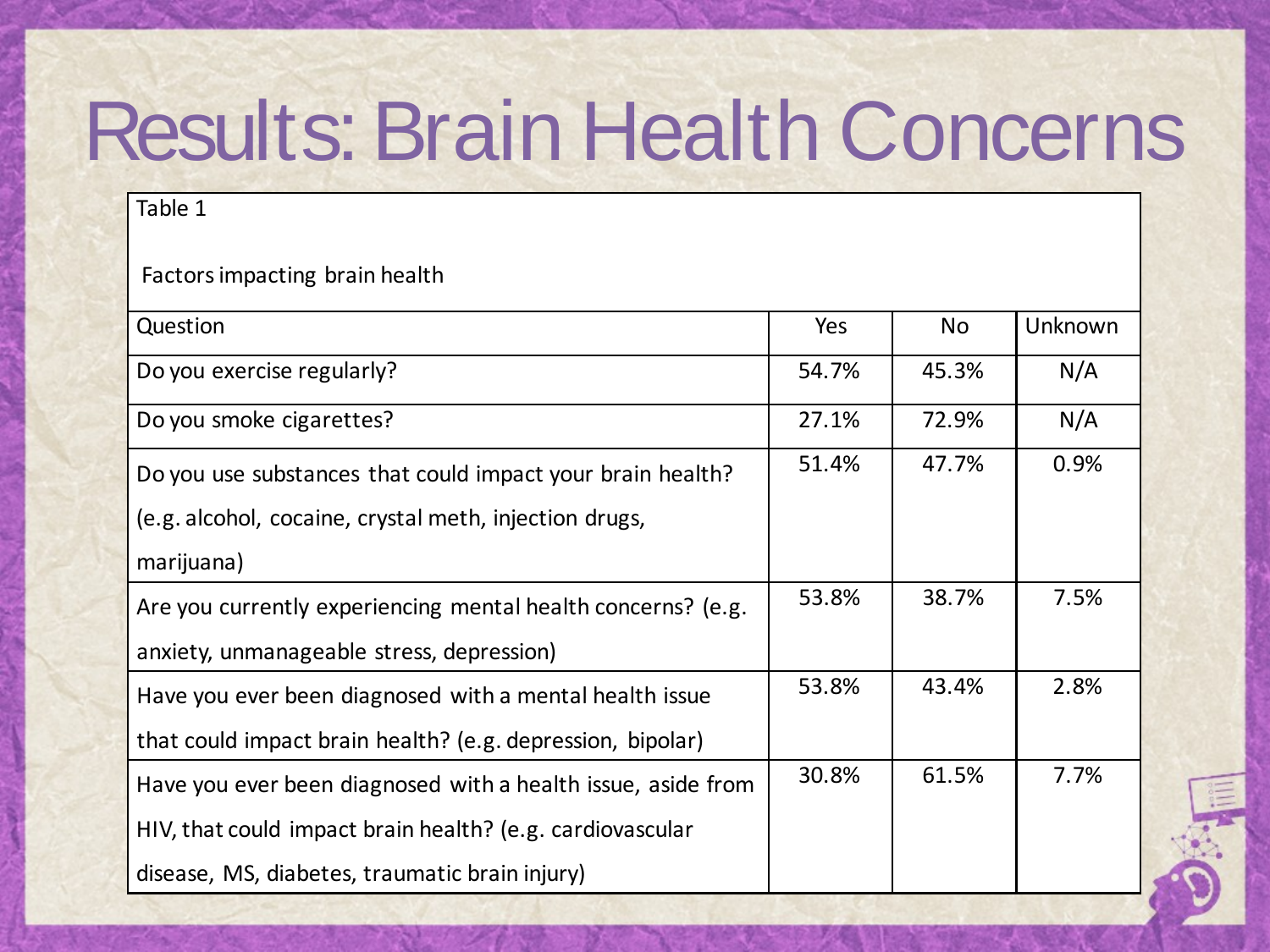### Results:Current Supports Where do participants access HIV-specific supports?

0% 10% 20% 30% 40% 50% 60% Hospital **25%**  $CBO/ASO$  48% Community Centre 10% Religious Institution 4% Private Social Worker 7% Private Counsellor/Therapist Psychiatrist/Psychologist None of the Above 25%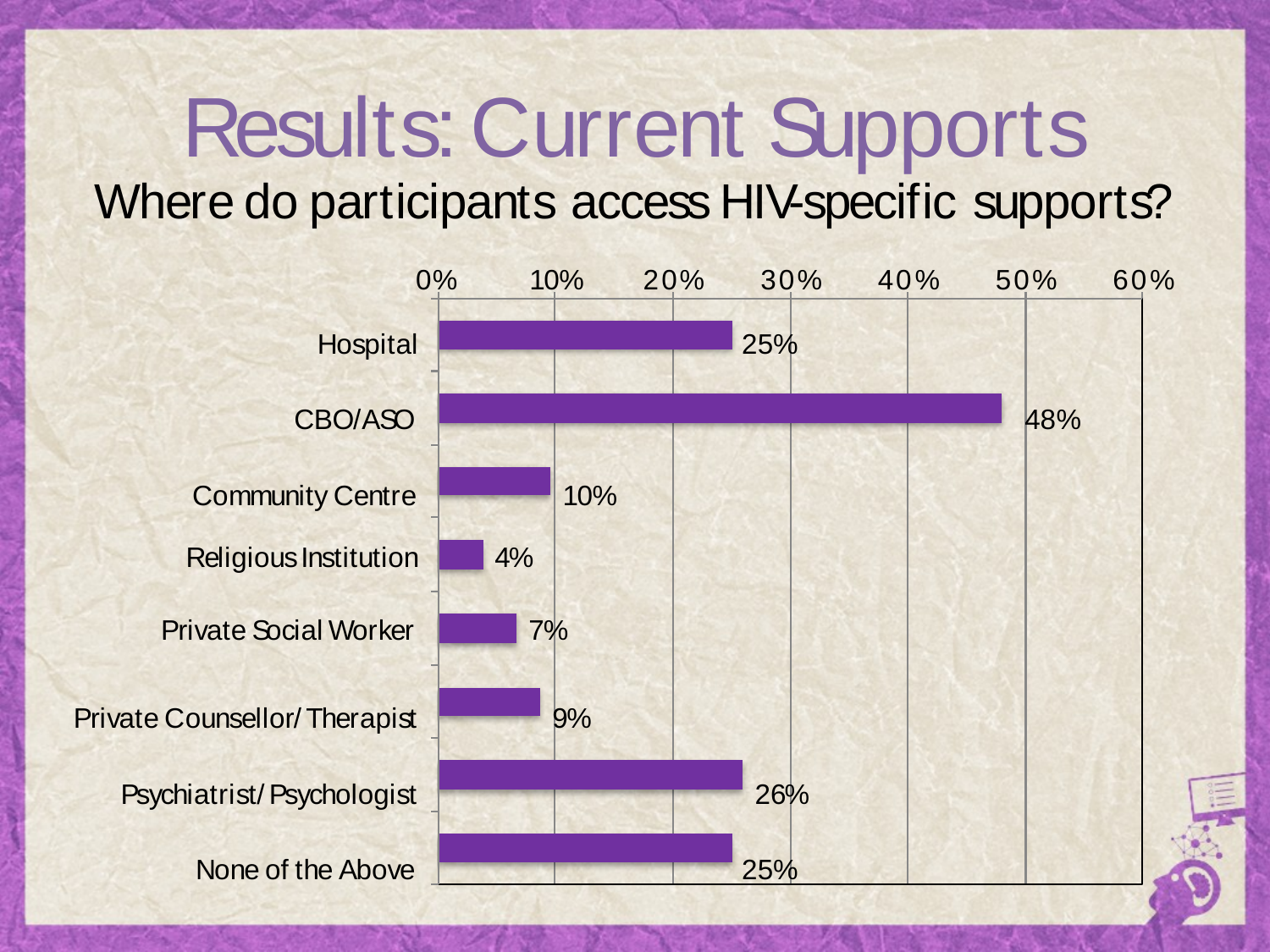### Results:Current Supports

- 1. Do survey respondents talk about brainhealth with service providers?
	- 46% yes; 54% no
- 2. If yes, have respondents been referred for HAND screening?
	- 31.8% yes; 68.2% no
- 3. Have respondents ever tried to get brain health help and been unable to?
	- 82.8% no; 17.2% yes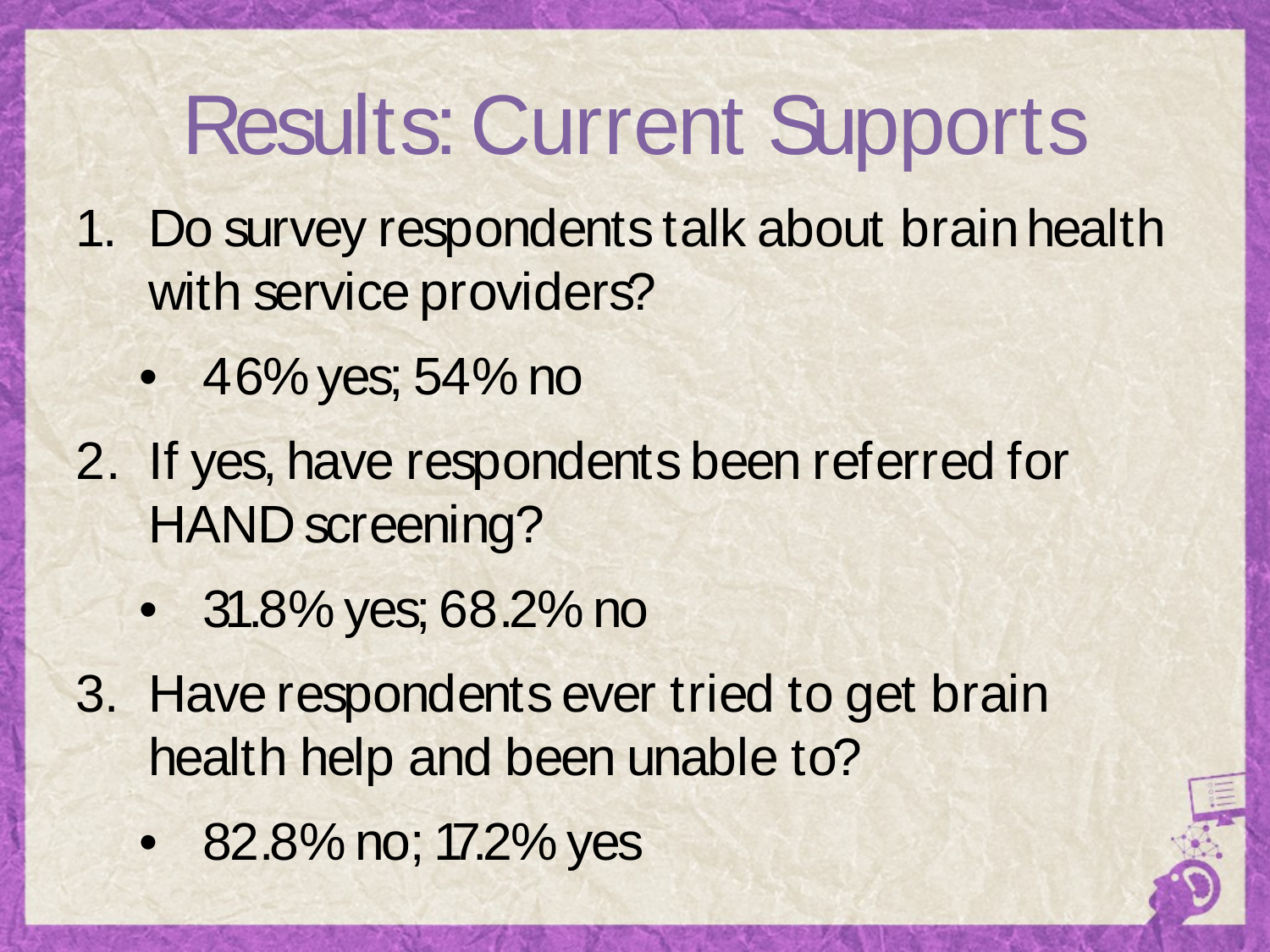#### Table 2

Can CBOs/ASOs, hospitals, and social workers provide support for HIV and brain health?

| Question                               | Yes   | <b>No</b> | Unknown |
|----------------------------------------|-------|-----------|---------|
| Can CBOs/ASOs support you? (n=63)      | 79.4% | 12.7%     | 7.9%    |
| Can hospitals support you? (n=52)      | 73.1% | 11.5%     | 15.4%   |
| Can social workers support you? (n=52) | 69.2% | 15.4%     | 15.4%   |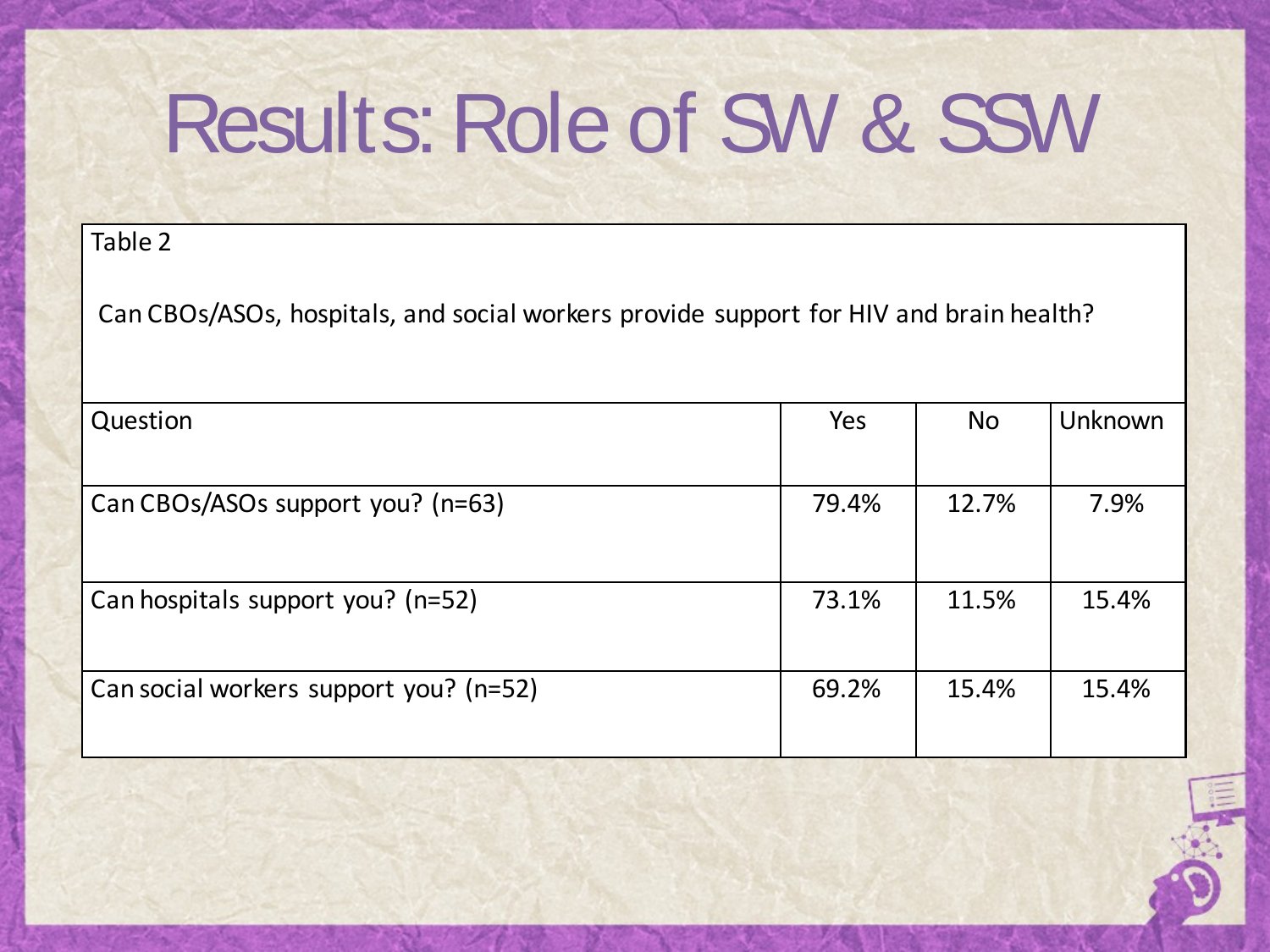"Well, I certainly think [ASOs] can have those education sessions where they bring in experts to talkabout, what are the newest developments in HAND, what are they finding in HAND research –that's education and information. But I would like to see morearound applications towardsthe individual that is suffering from HAND and what programs could be put in place for them.Things like maybe brain…well, the testing, setting up or facilitating testing for people who haven't been tested, re-testing to see progression or regression of those who have been tested. So I guess that would just sort of, you know not only just be through your family doctor but I think there should be a rolethrough ASOs, maybe even having –I don't know –groups or software, like I noticed people coming here to use the computersand maybe they could have those brain function software programs on computers, a special quiet area where it can be done. Yeah, or software that could be accessed on the website so people who can't make it out of their homes can access it that way." (I18, 50 -59) yearsold, male, white/Canadian).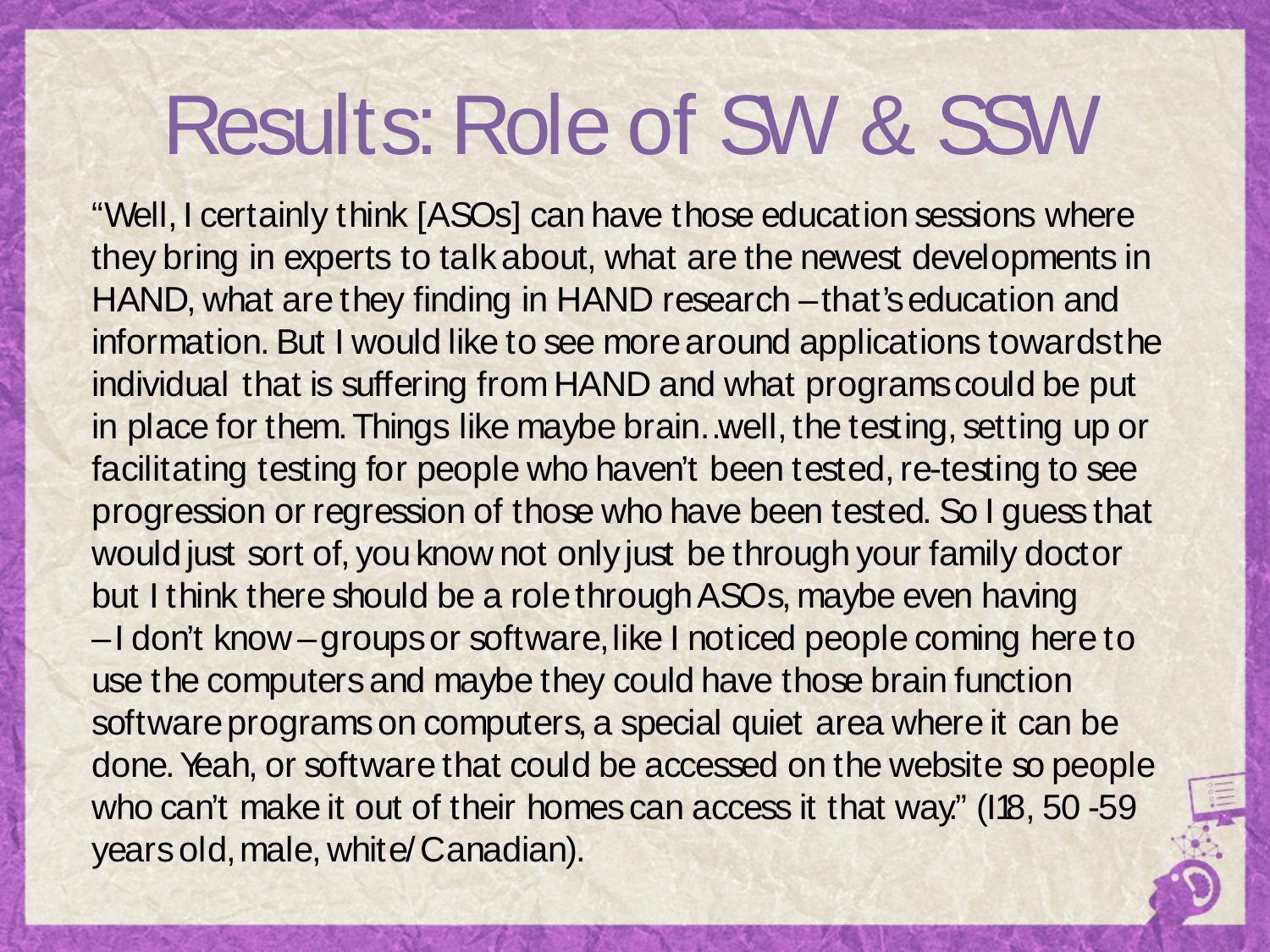"Social Work run programmes aimed at [people living with HIV] with a diagnosis of mild-moderate HAND, and their significant others/family/friends/ supports to 'educate' about HAND, advocate for services on behalf of clients, provide emotional support through talk therapy, home visits. Discuss implications of Public Trustees, POA for Finances, accessing Legal Aid for Clients in need, i.e. become an 'Advocate', or 'Navigator' for the client as they move through the medico-legal-social community landscape." (S10 6, 50-59 years old, male, white/eastern European).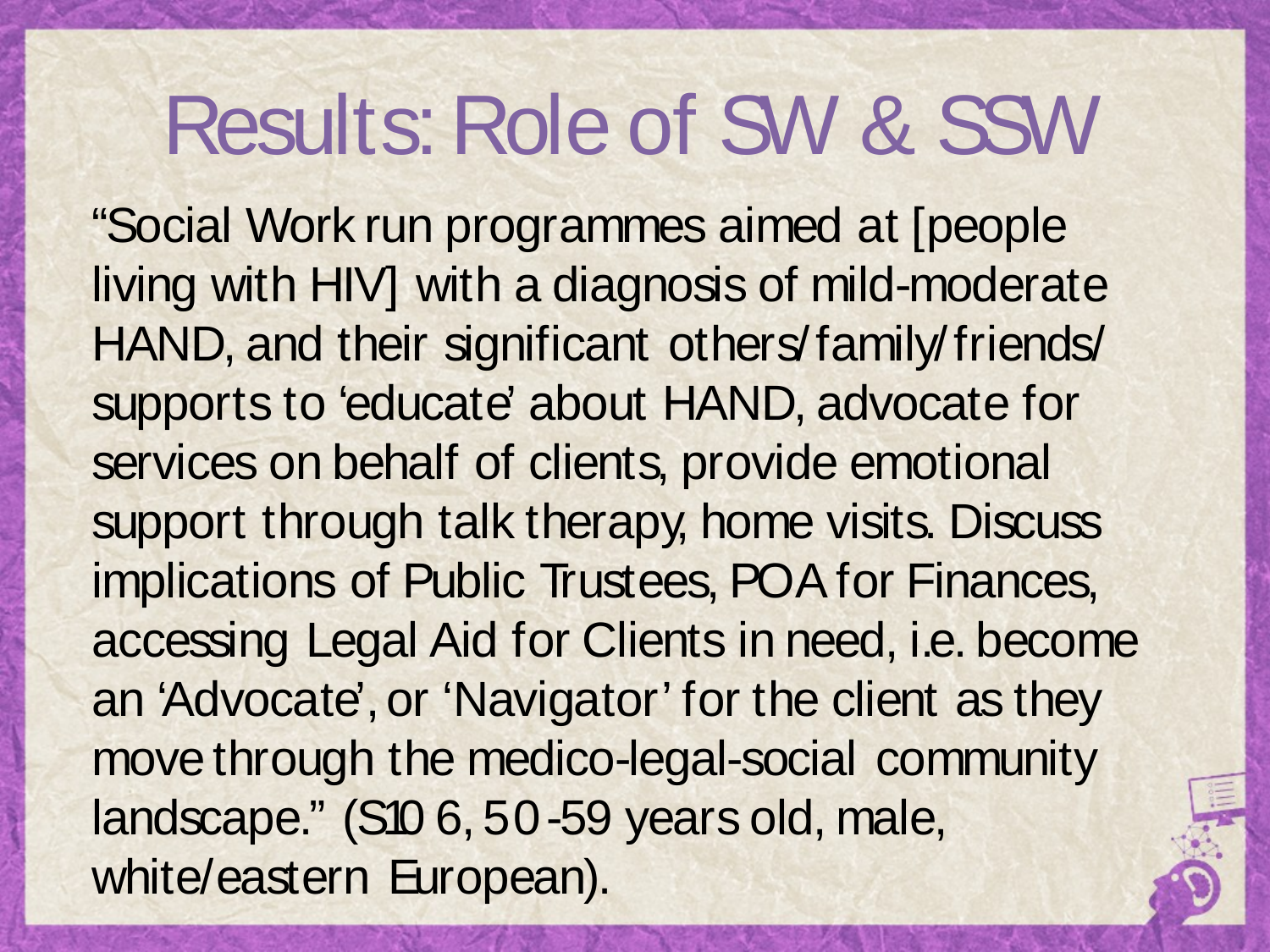"Do social workers take care of this and everything else? Really? I would prefer someone not to raise my expectations" (S0 0 8, 50 -59 years old, male, Hispanic/ LatinAmerican)

"Are Social Workers qualified in the field of dementia and memory loss.How can Social Workers deal with loss in all aspects..death, economic status, loss of friends and ostrasizing [sic] by family.Assist in making of wills, DNR, Powers of Attorneys." (S0 18, 60 -69 years old, male, white/western European)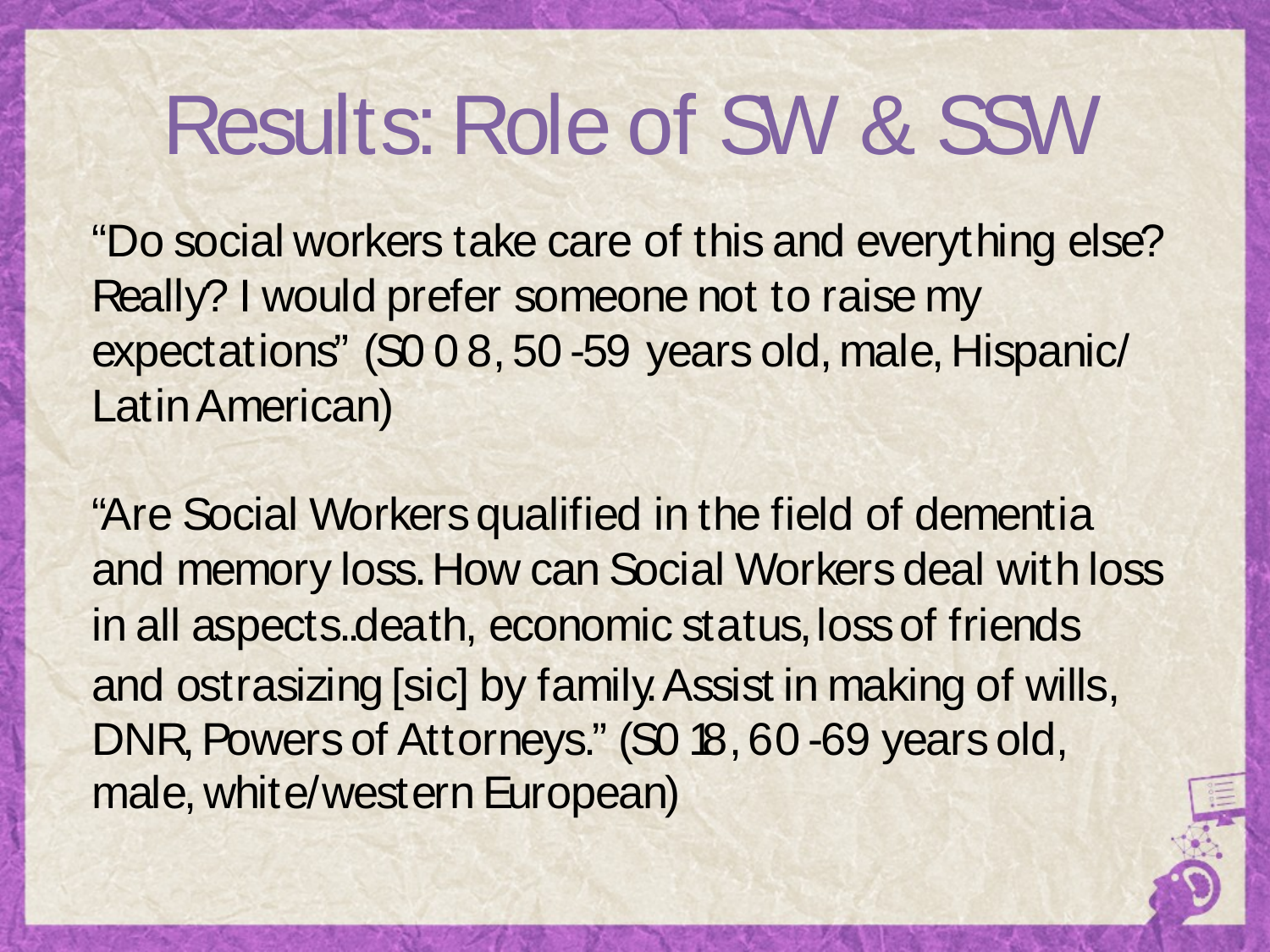"And that's why I originally didn't event want to come to the table to talk about my brain health because I figured okay they're going to…say somebody's got a cognitive brain issue okay there's somehow less of a person. And I didn't want to do that to myself…I have to learn to deal with it better, yeah.And I think the social workers have to do that too." (I15, 60 -69 years old, male, white/Canadian).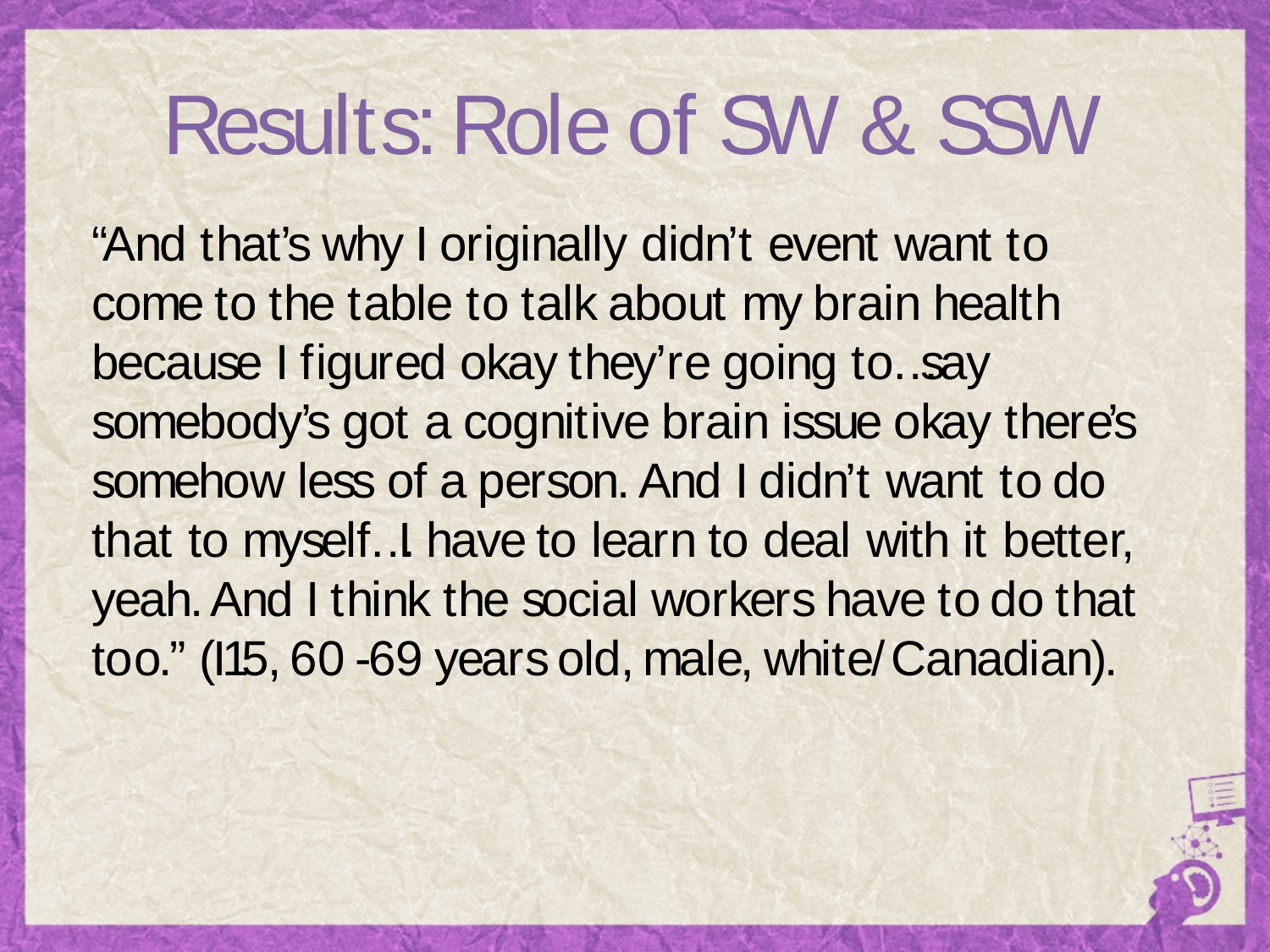Social determinantsof health associated with greater cognitive reserves: many are within an individual's control

- Social supports which can provide an antidote to real and perceived stigma
- Management of mental health issues such as chronic stress, anxiety and depression
- Literacy and educational levels
- Adult occupation
- Life style issues such as exercise
- Housing –people in better housing are more medication compliant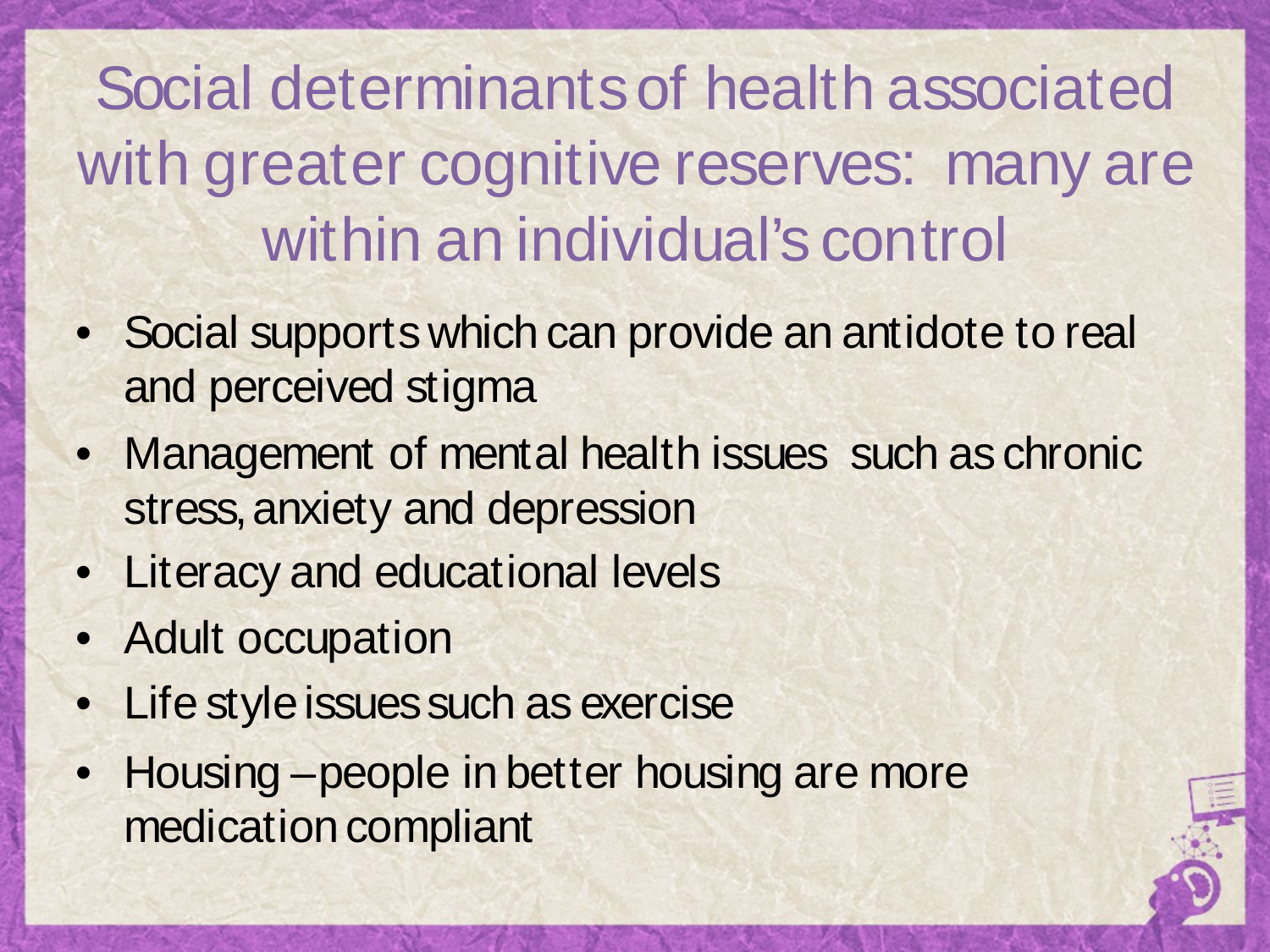### Our study findings show that clients are motivated:

- 54.7% exercise
- 48.6% get support from family and friends
- 24.8% get support from partners/spouse
- 24.8% get support from family
- 72.9% are non-smokers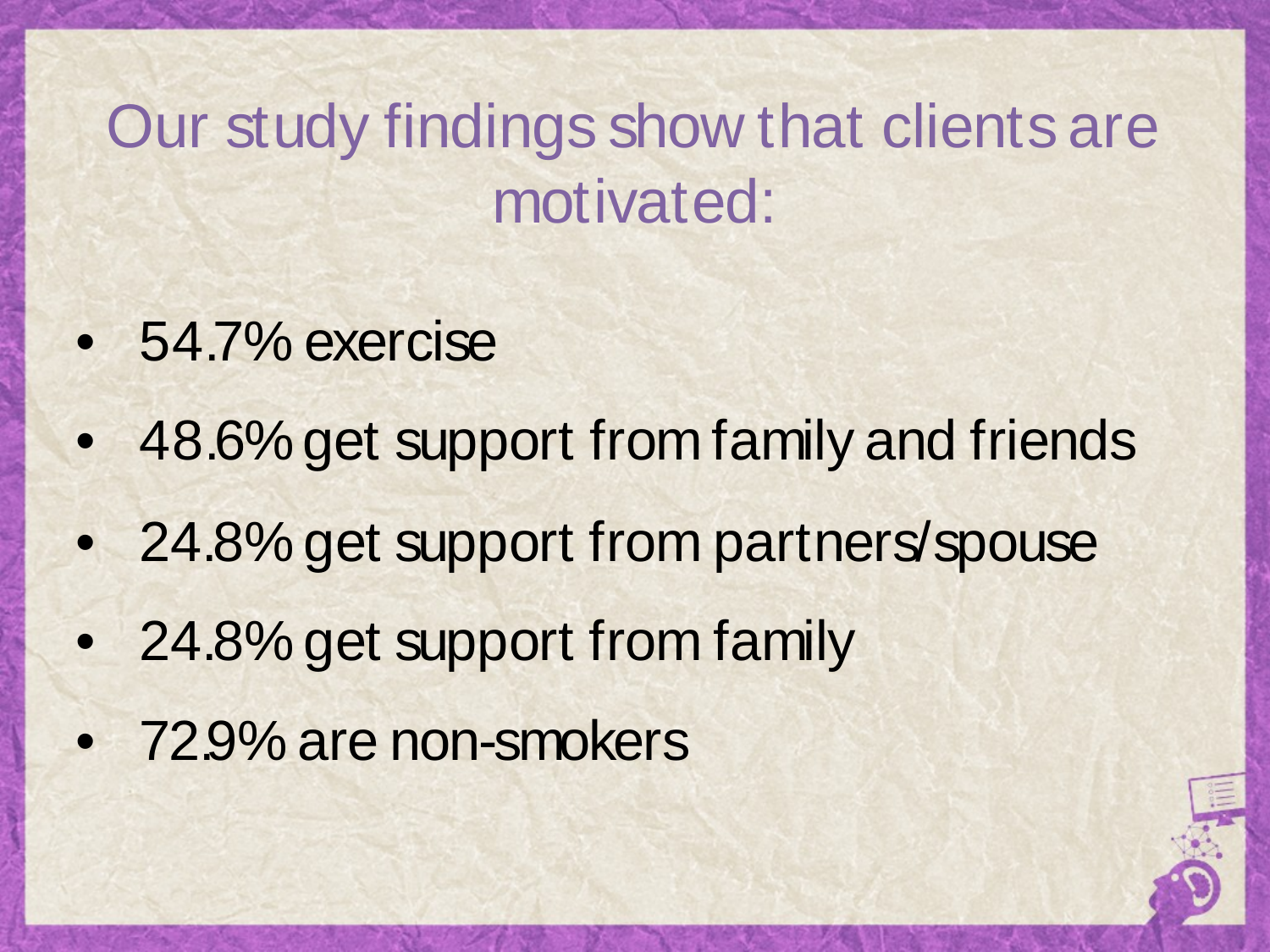#### The flip side…Thereare some BUTS:

- 43.5% do not exercise
- 51.4% do not get support from friends
- 75.2% do not get support from family
- 24.8% get support from a partner or spouse which may indicate the number who are single
- While just under 60% worry about their cognitive health, only 46%talk to their service providers and only 31.8% of these were referred for testing. This may also reflect resourcing issues outside of Toronto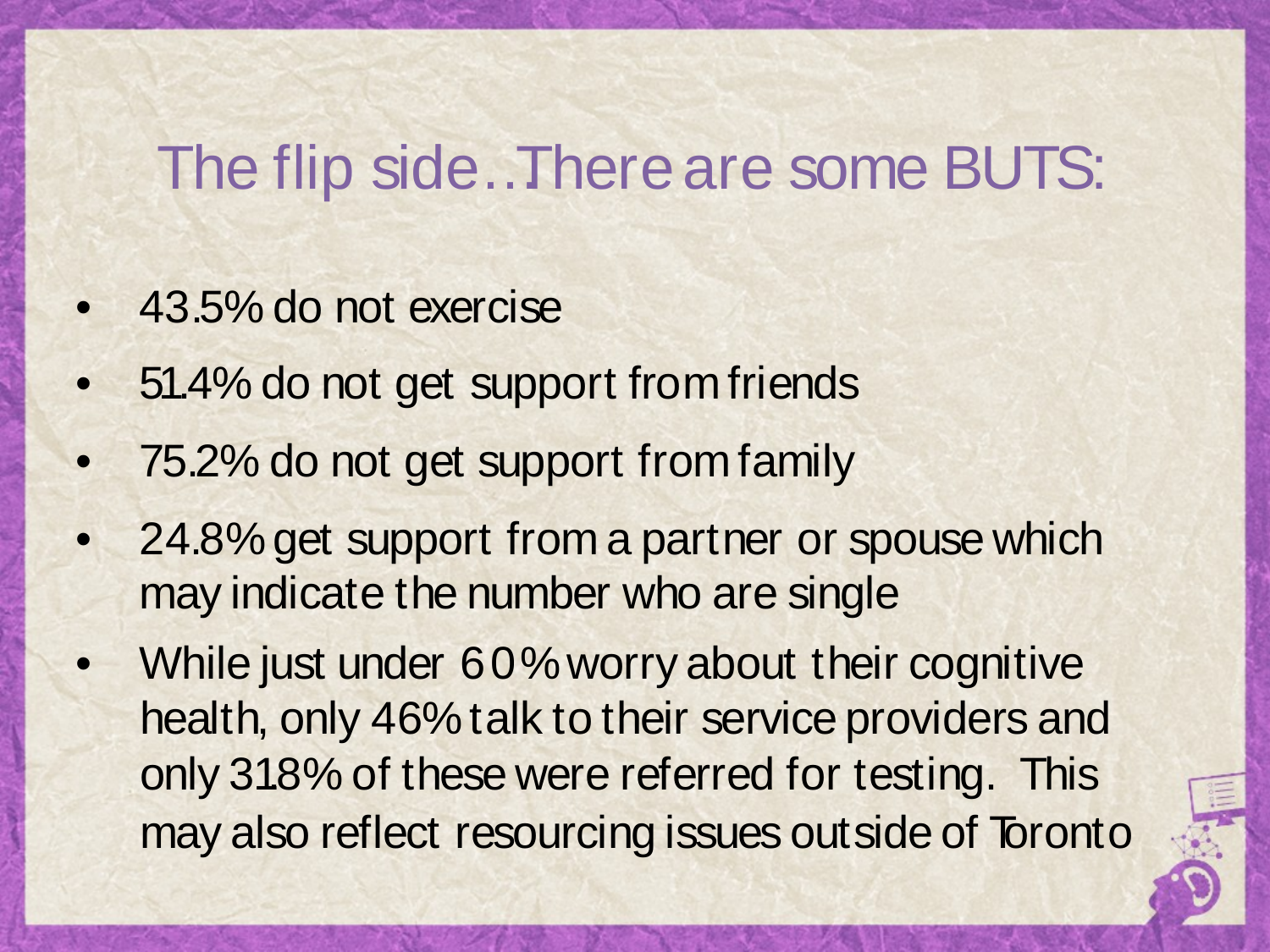### Themes from the qualitative data

- Participants struggled to separate what is HAND and what is a normal part of the aging process
	- Impact:
		- Fear and uncertainty about the future, particularly anxiety over what is a symptom to worryabout and what is not
- Participants are resilient, independent and cope, but often at a cost
	- A common sense of being ontheir own to deal with:
		- Anxiety
		- **Depression**
		- Participants often struggled alone with their fears rather than reach out for support
	- Fear of aging alone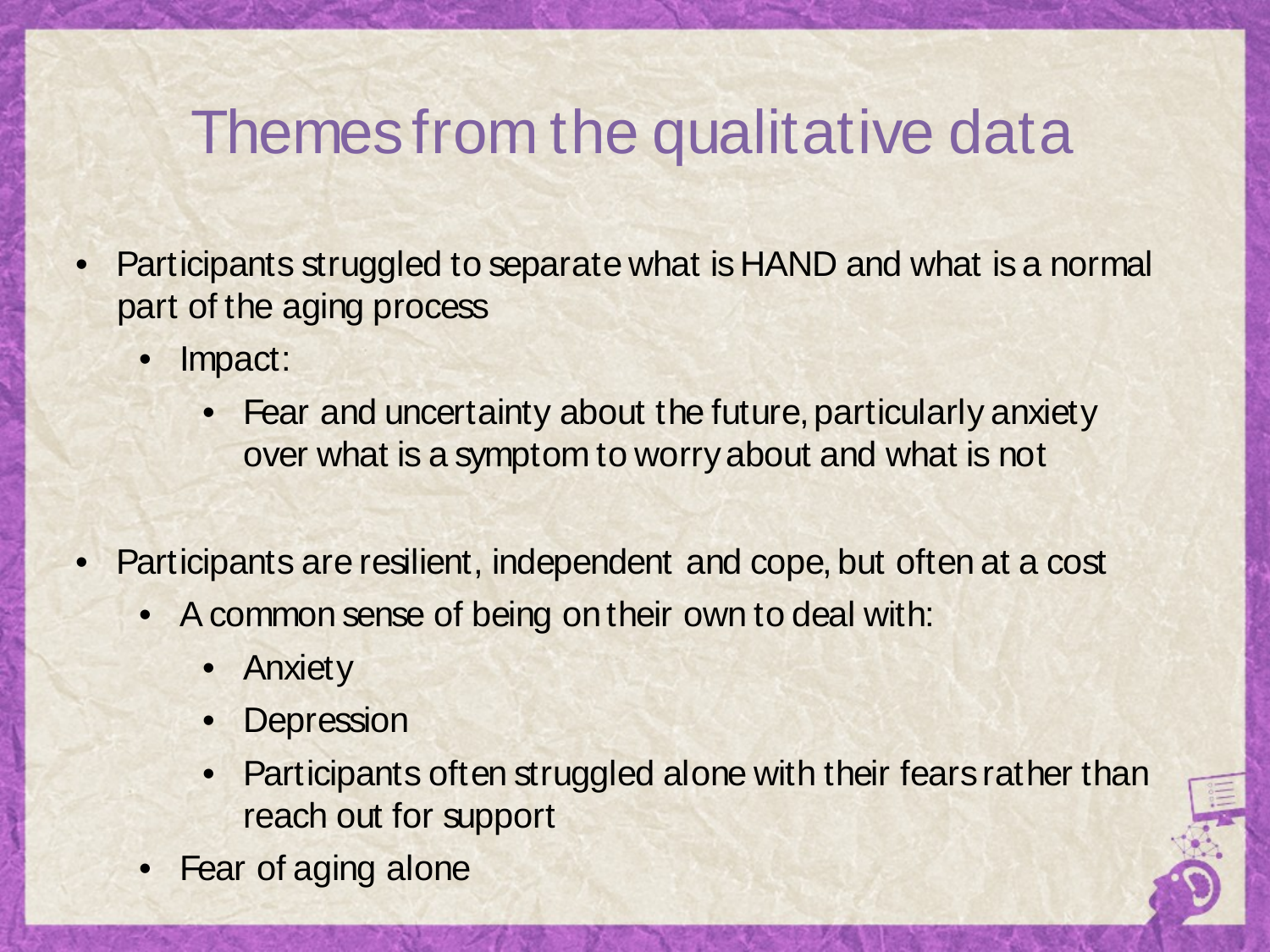### Themes

- Knowledge reduces anxiety and stress. Those who discussed brain health concerns experienced less anxiety and stress about the future
- The role of Social Workersand Social Service Workerswas not well understood and many did not know their service provider's professional identity. However, for those who did, social workers were seen as:
	- "Meat and potatoes" i.e. brokers between clients and resources
	- Holistic in their approach
	- Knowledgeable about interpersonal dynamics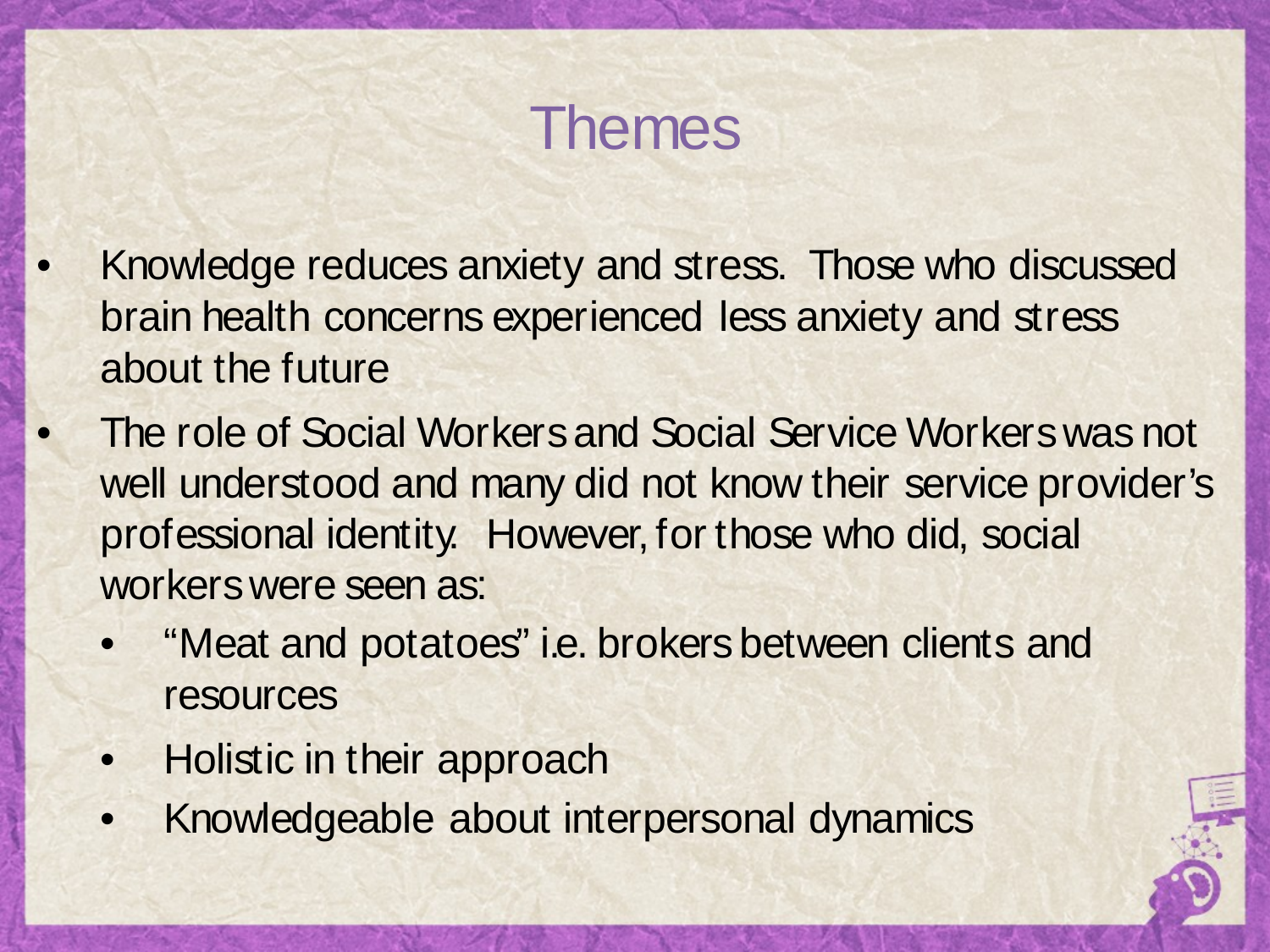### Implications for practice

- Social Workers and Social Service Workers carry many roles:
	- Counsellors
	- Case managers and service brokers
	- **Educators**
	- Advocates
- Given that many do not understand the roles of Social Workers and Social Service Workers, it is important that we educate our clients about what we do and how we can help them
- Dimensions of practice impacting on reduction of barriersand engaging clients in service:
	- Practical assistance
	- Clinical and counselling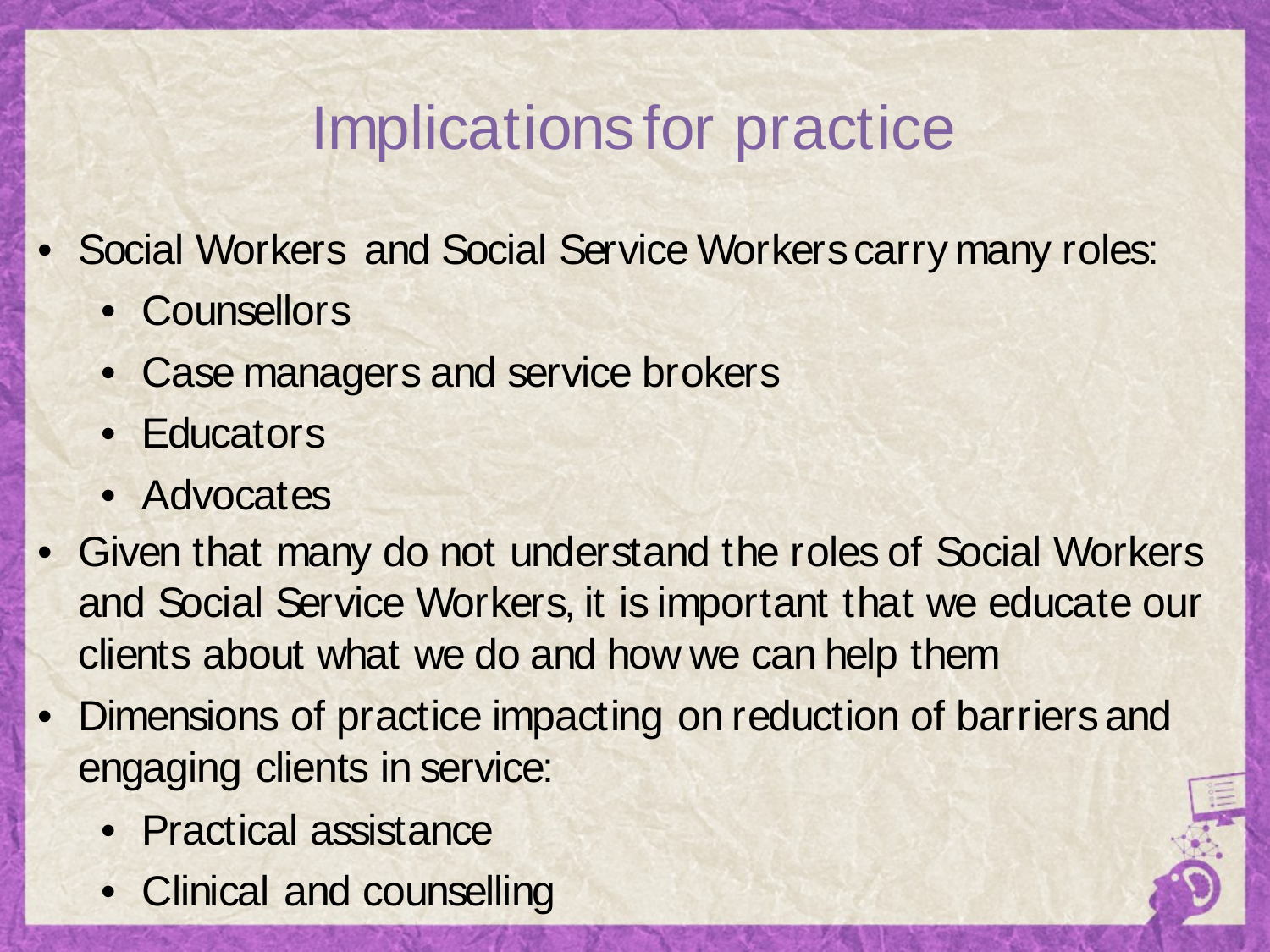### Operate from within an anti-oppression framework

Recognize the ways in which clients are marginalized and support their empowerment. Oppression operates both systemically and at the psychological level. Reducing barriers and enhancing access requires that we apply this framework at both the social and the psychological levels. It applies as much to the removal of barriers at the practical level of case management as to the ways we engage clients who are struggling on a psychological level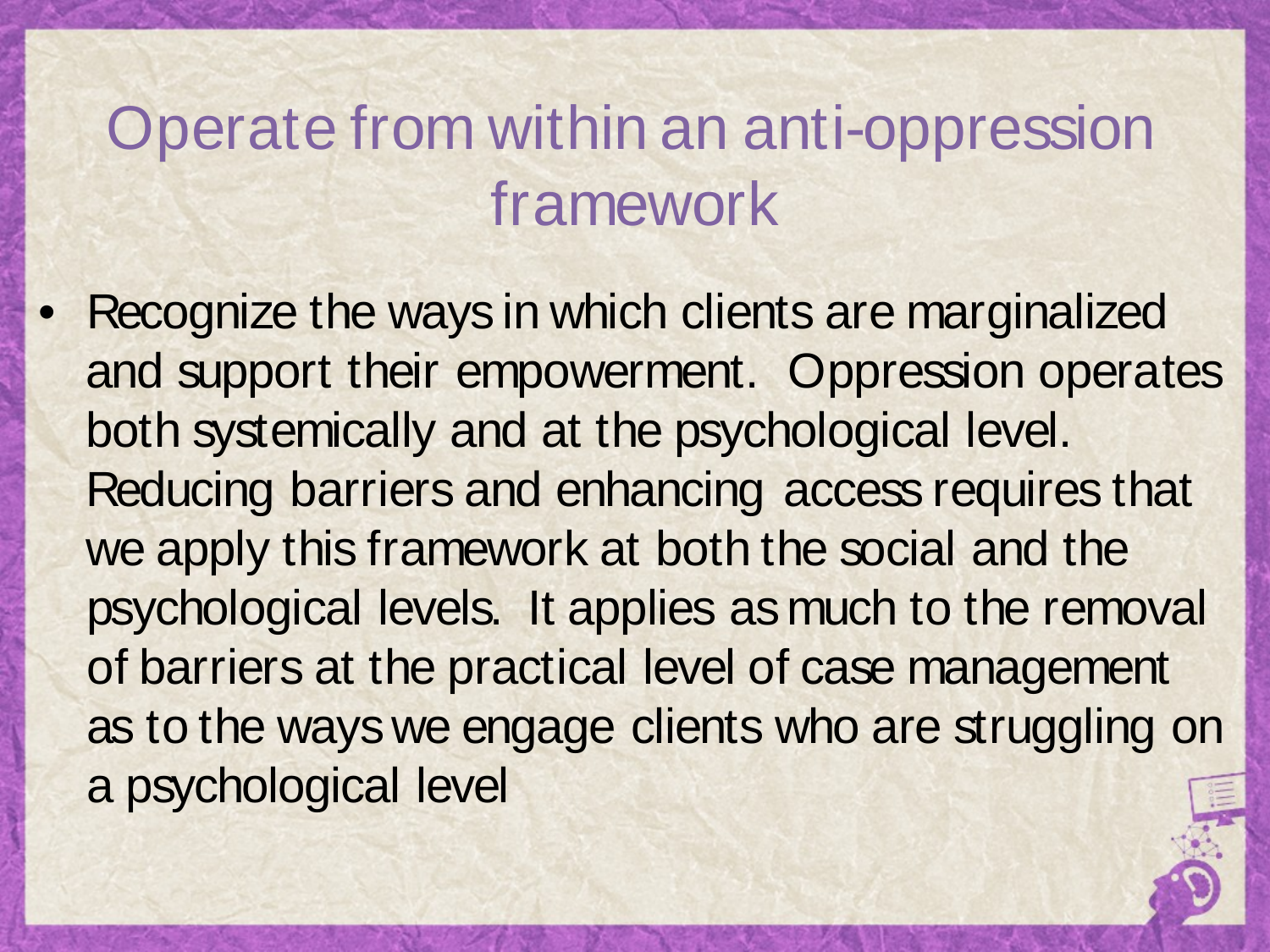### Practical skills

- Knowledge of community resources particularly with respect to social determinants of health is key given their relationship with cognitive health
	- Housing
	- Income supports
	- Social and group programswhich can reduce isolation and counter the sense of being alone
	- Mental health services
	- Employment opportunities, both paid and unpaid
- Advocacy skills designed to help clients navigate complex systems associated with all of these determinants of health
- Advocacy regarding the need for services aimed at supporting the cognitive reserve. In this way, advocacy is key to the facilitation of service access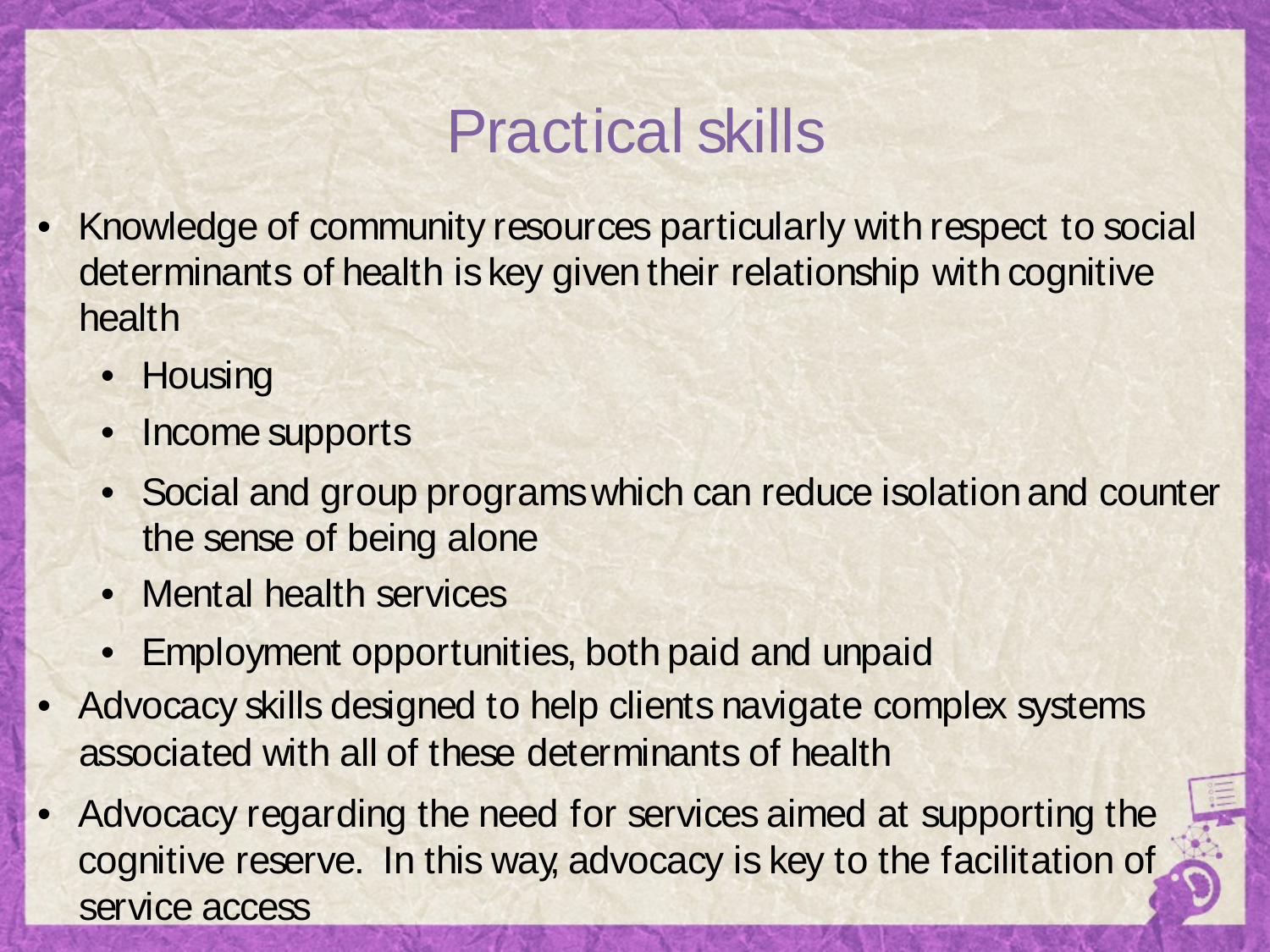#### Clinical issues: strategiesfor engagement

- Qualitative data shows that clients who talk about their brain health concerns feel better than those who don't. Quantitative data shows that clients may well not raise these issues with their service providers. It is therefore important to be comfortable raising these issues with clients. It is also critical to be knowledgeable about HIV brain health and resources to:
	- Recognize (not diagnose) possible manifestations of HAND
	- Normalize client fears
	- Provide appropriate education about brain health issues
	- Increase the likelihood that clients will access testing where possible
	- Access and/or help clients access other resources in the community and online e.g. brain fitness programs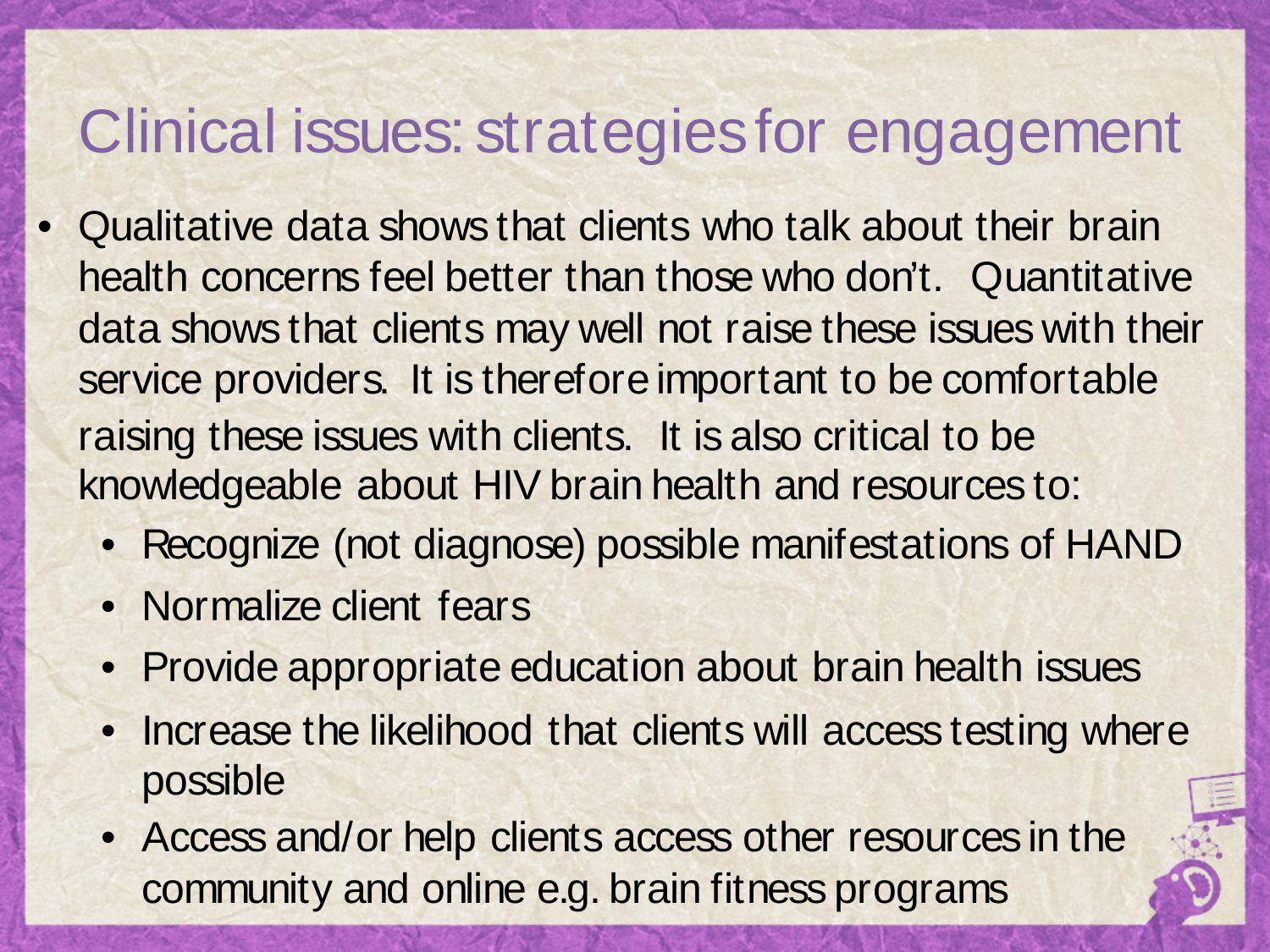#### Clinical issues: strategiesfor engagement

- Maintaining a balance between supporting client independence and resolve while encouraging the possibility of exploring more relational coping strategies is critical. Clients very often struggle on their own, but we know those who are less isolated have better outcomes. This may involve teaching clients social skills, assertiveness and exploring obstacles to reaching out
	- A characteristic impact of social stigmatization and isolation is shame. It is the psychological mechanism of oppression. Learning to recognize and respond to it is crucial in responding to issues related to depression and social isolation in particular. Shame may well be a factor in preventing clients from talking to their care providers and familial/support networks. Shame acts as a barrier to accessing services. Reducing shame enhances the capacity to access them.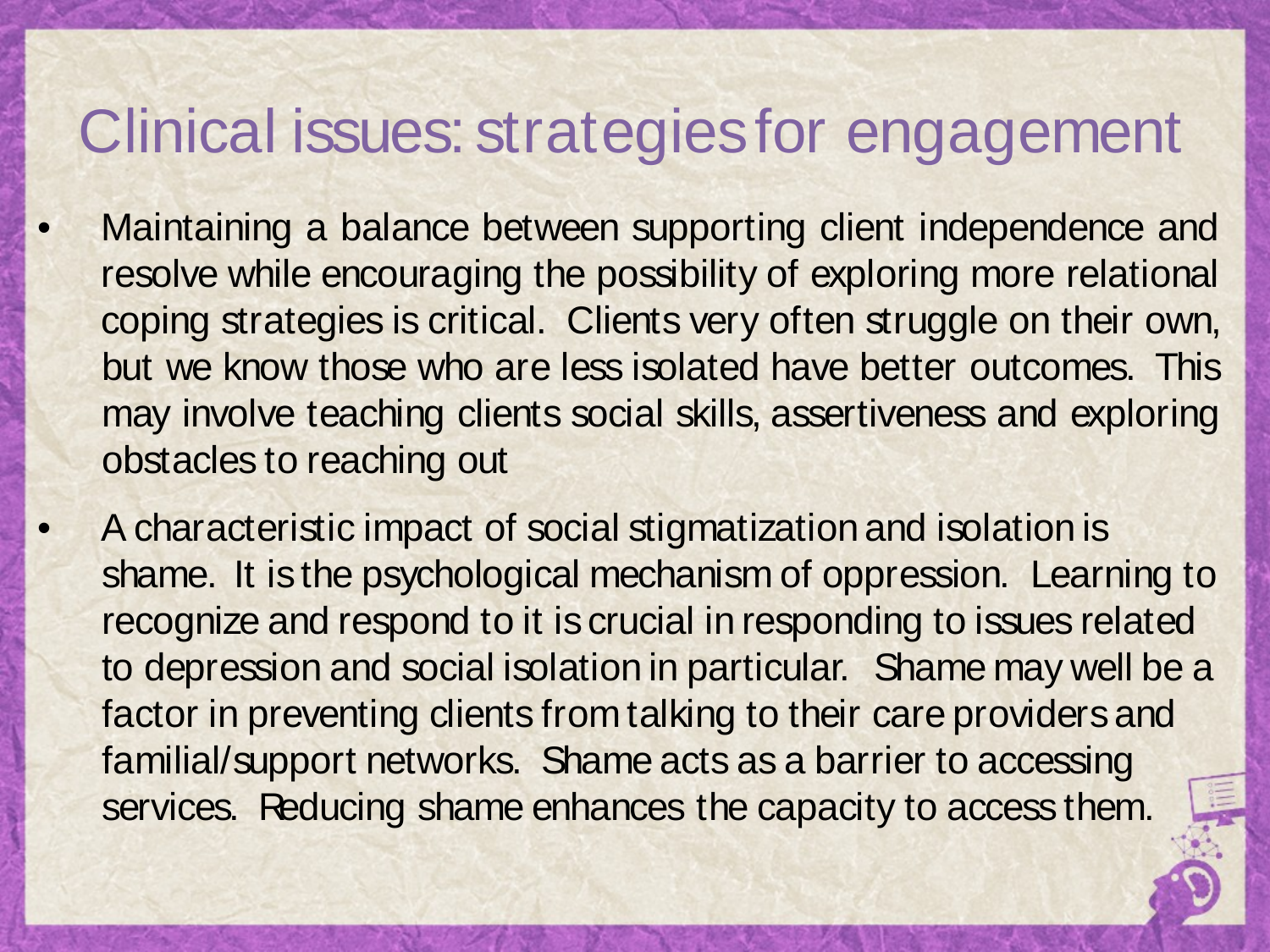#### Signs and symptoms of shame

- Self-blame narratives
- Self-talk organized around themes of not mattering, being alone or inversely, intense anger and defensiveness at not feeling valued
- Clients paralysed by shame and the effects of stigmatization are often unable to access service: it becomes a critical barrier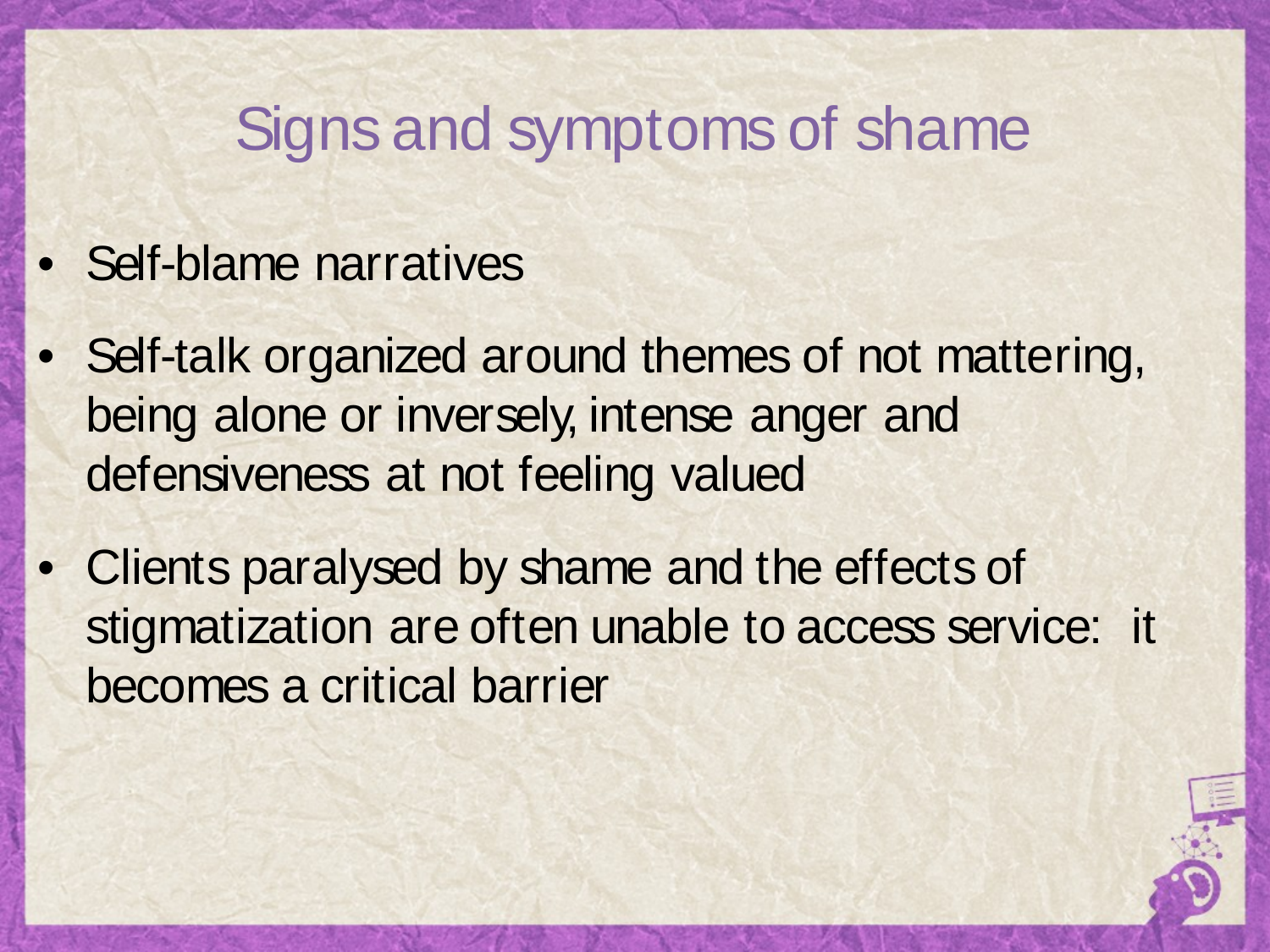#### Helping clients deal with shame

- Strategies for helping clients deal with shame include:
	- Using the therapeutic alliance to engender a felt sense of safety
	- Normalizing the experience of shame as a response to stigma
	- Supporting self-advocacy and social action as coping responses to stigma
	- Identifying the signs that clients may be in a shame state e.g. narrative themes, posture and responding with empathy
	- Helping clients recognize when they are feeling shame and helping clients develop strategies (e.g. mindfulness) which are useful in learning to identify shame triggers as well as the self talk/scripts ("nobody cares about me," "I don't matter to people," "I'm on my own") and cognitive distortions associated with shame (e.g. generalizations, all or nothing thinking)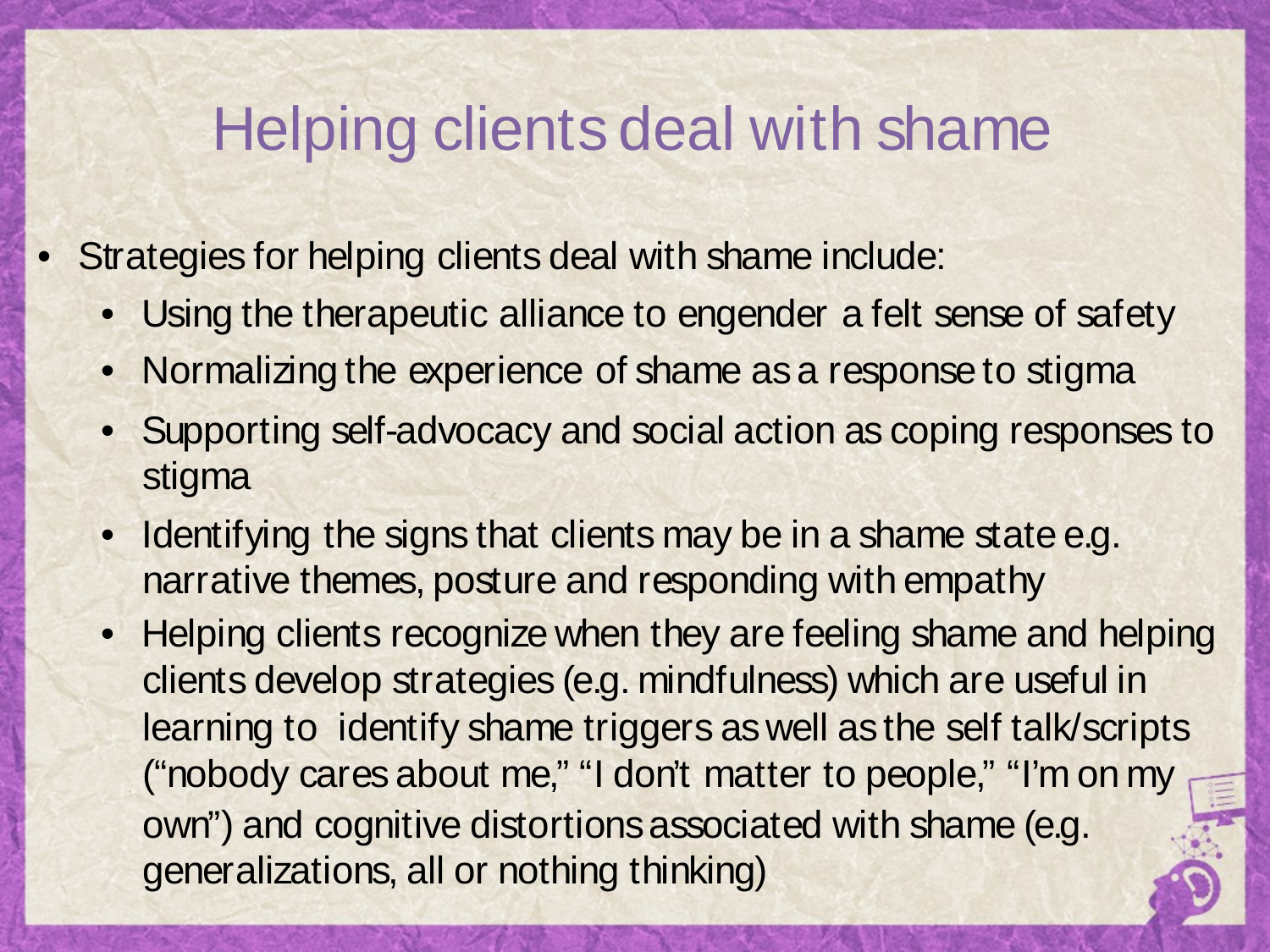### Helping clients deal with shame

- Teaching self-compassion, self care and self soothing strategies
- Teaching interpersonal skills around eliciting support
- For those who experience shame through protective anger, try to explore underlying feelings and teach alternative waysof navigating them. Confrontation is not helpful

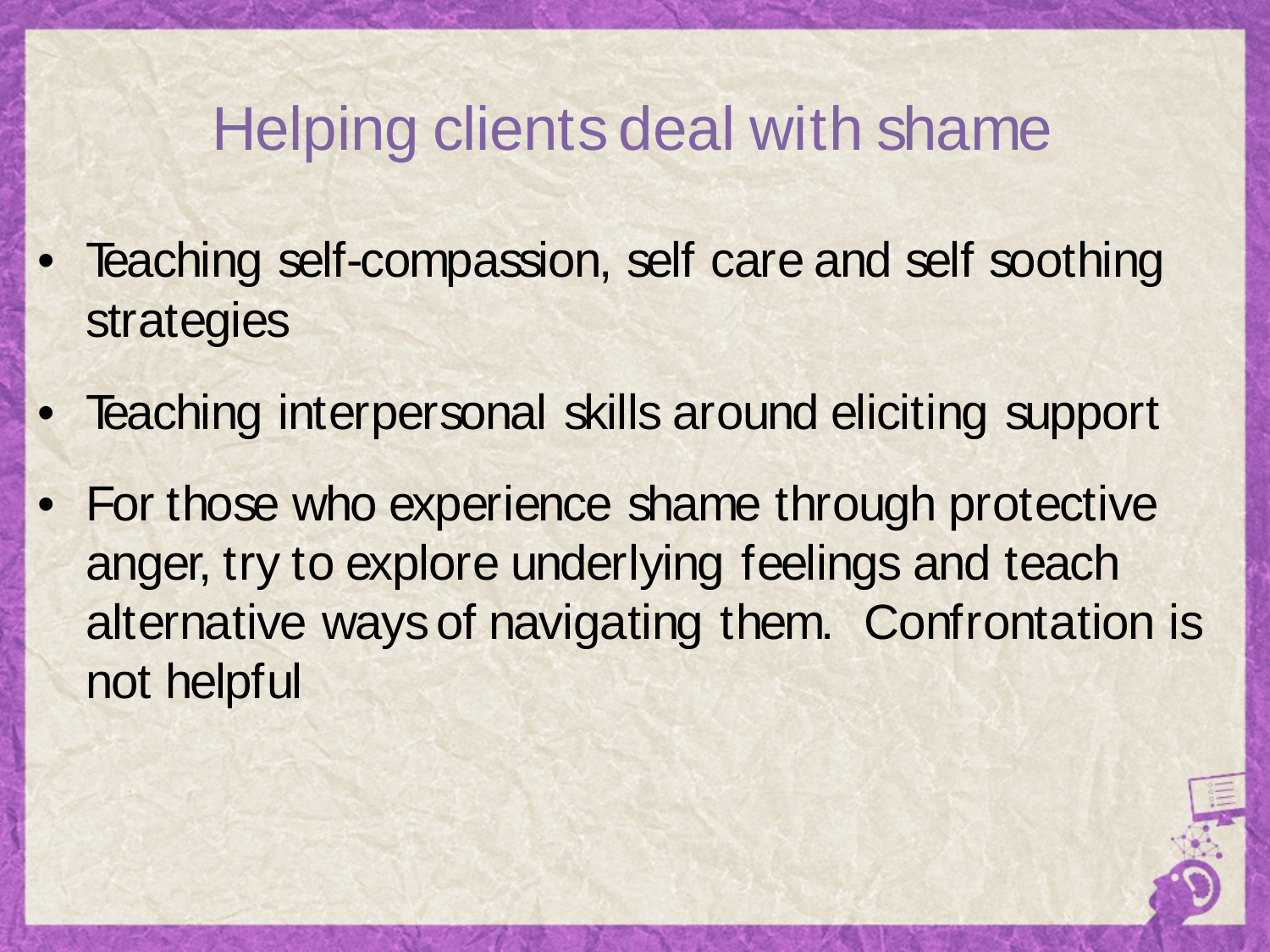### Helping clients learn strategiesof emotional regulation

- Supporting clients in the exploration of their fears about their cognitive health, about the future, about aging and aging alone without undermining their ability to manage on their own. Involves teaching clients the skills of emotional self-management to facilitate taking action
- **Related skills:** 
	- Recognizing when a client is either overwhelmed by negative emotion or shut downemotionally. In either case, higher cognitive functions are offline and clients need to be brought back into awareness of sensory information about what is happening in the moment
	- Titrating emotional arousal as difficult emotions such as fear and shame are explored –knowing when to explore and when to back away from intense emotion
	- Teaching the same emotional management strategies useful in working with shame i.e. grounding techniques, mindfulness practice, self talk
	- Encouraging clients to explore accessing moreinterpersonal avenues of support through MI techniques, coaching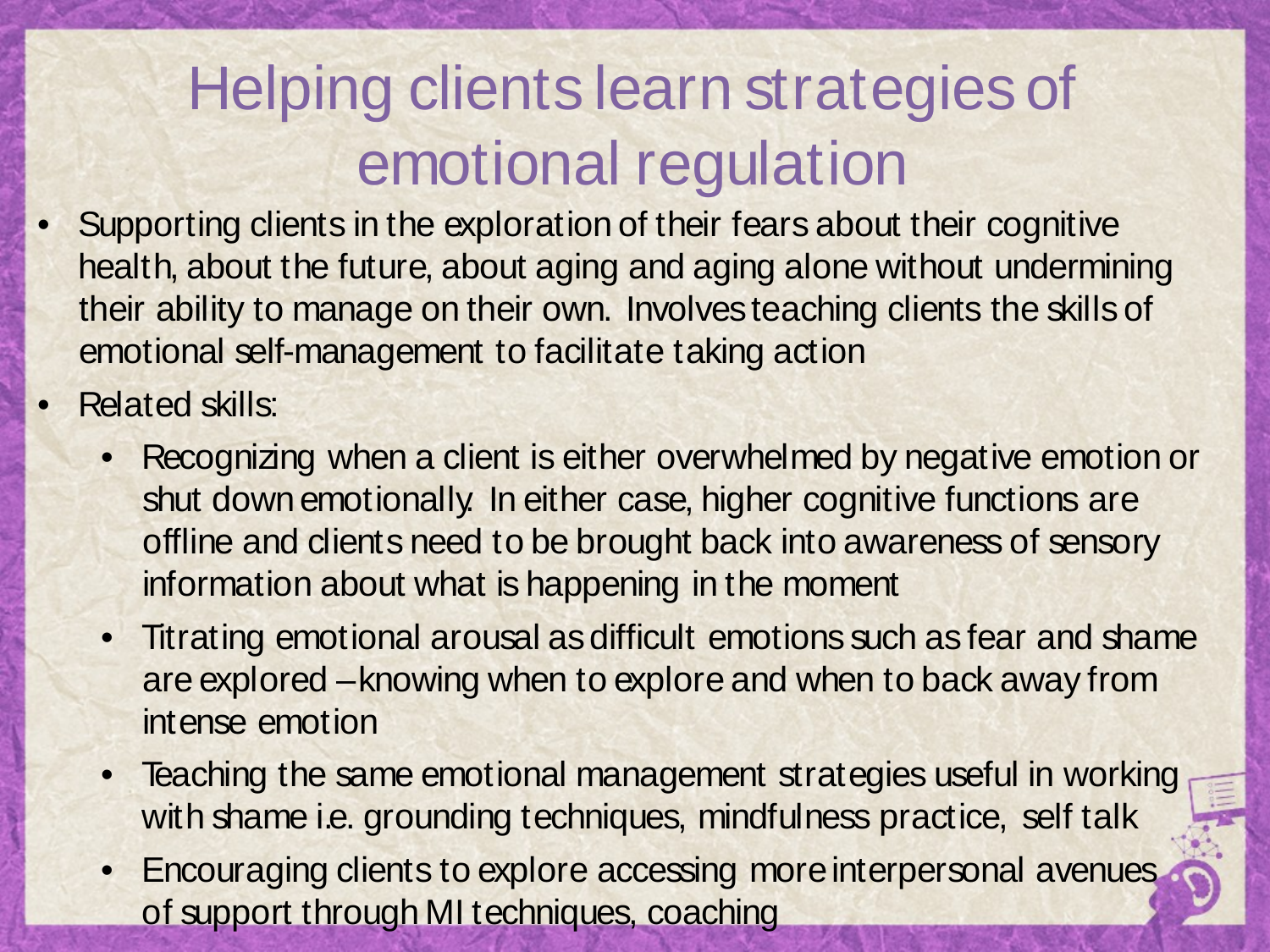### **Summary**

Social Workersand Social Service Workerscan reduce barriers to service by:

- 1. Helping clients better understand the multiple roles social workers and social service workers carry and the ways they can help them access services
- 2. Understanding the client's experience, particularly the ways in which marginalization create both internal and external barriers to accessing service
- 3. Using knowledge of the client's experience to help them overcome the shaming effects of stigmatization and the experience of fear so that they can better challenge the barriers confronting them. This is key to enhancing access
- 4. Utilizing the therapeutic alliance to refer to and follow-up about HAND testing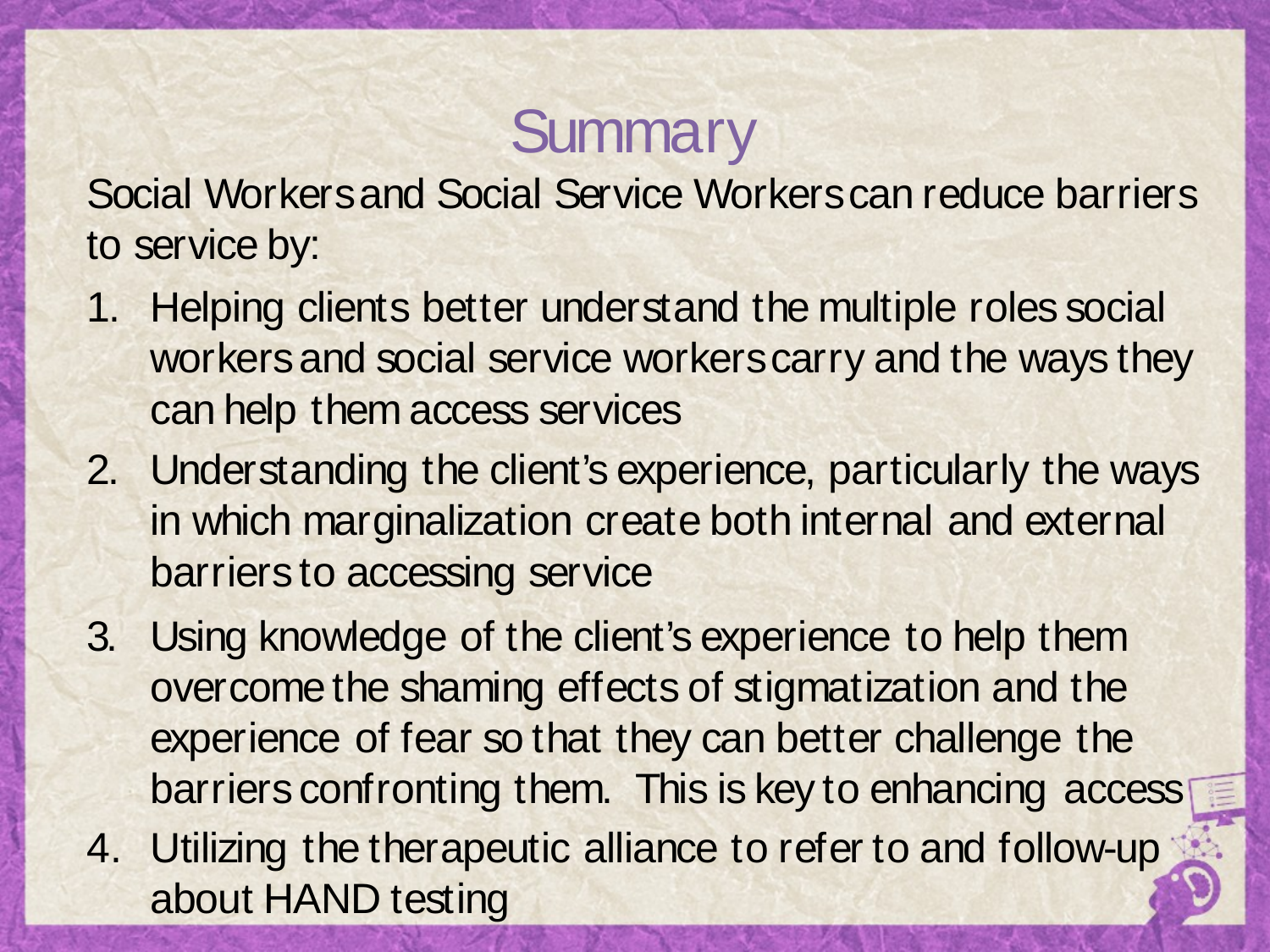#### References

Atkinson, M. (2010). A mind of her own. *The Positive Side*. CATIE. Retrieved from <http://www.catie.ca/en/positiveside/winter-2009/mind-her-own>

Challacombe, L. (2015). *The epidemiology of HIV in Canada.* CATIE. Retrieved from <http://www.catie.ca/en/fact-sheets/epidemiology/epidemiology-hiv-canada>

Fazeli, P., Woods, S., Heaton, R., Umlauf, A., Gouauz, B., Rosario, D., … Moore, D. (2013). An active lifestyle is associated with better neurocognitive functioning in adults living with HIV infection. *Journal of Neurovirology, 20,* 233-242. doi:10.1007/s13365-014-0240-z

Grant, I., Franklin, D., Deutsch, R., Woods, S., Vaida, F., Ellis, R., … Heaton, R. K. (2014). Asymptomatic HIV-associated neurocognitive impairment increases risk for symptomatic decline. *Neurology, 2014*(82), 2055-2062. doi:10.1212/WNL.0000000000000492

Kidder, D., Wolitski, R., Campsmith, M., & Nakamura, G. (2007). Health status, health care use, medication use, and medication adherence among homeless and housed people living with HIV/AIDS. *American Journal of Public Health, 97,* 2238-2245. doi:10.2105/AJPH.2006.090209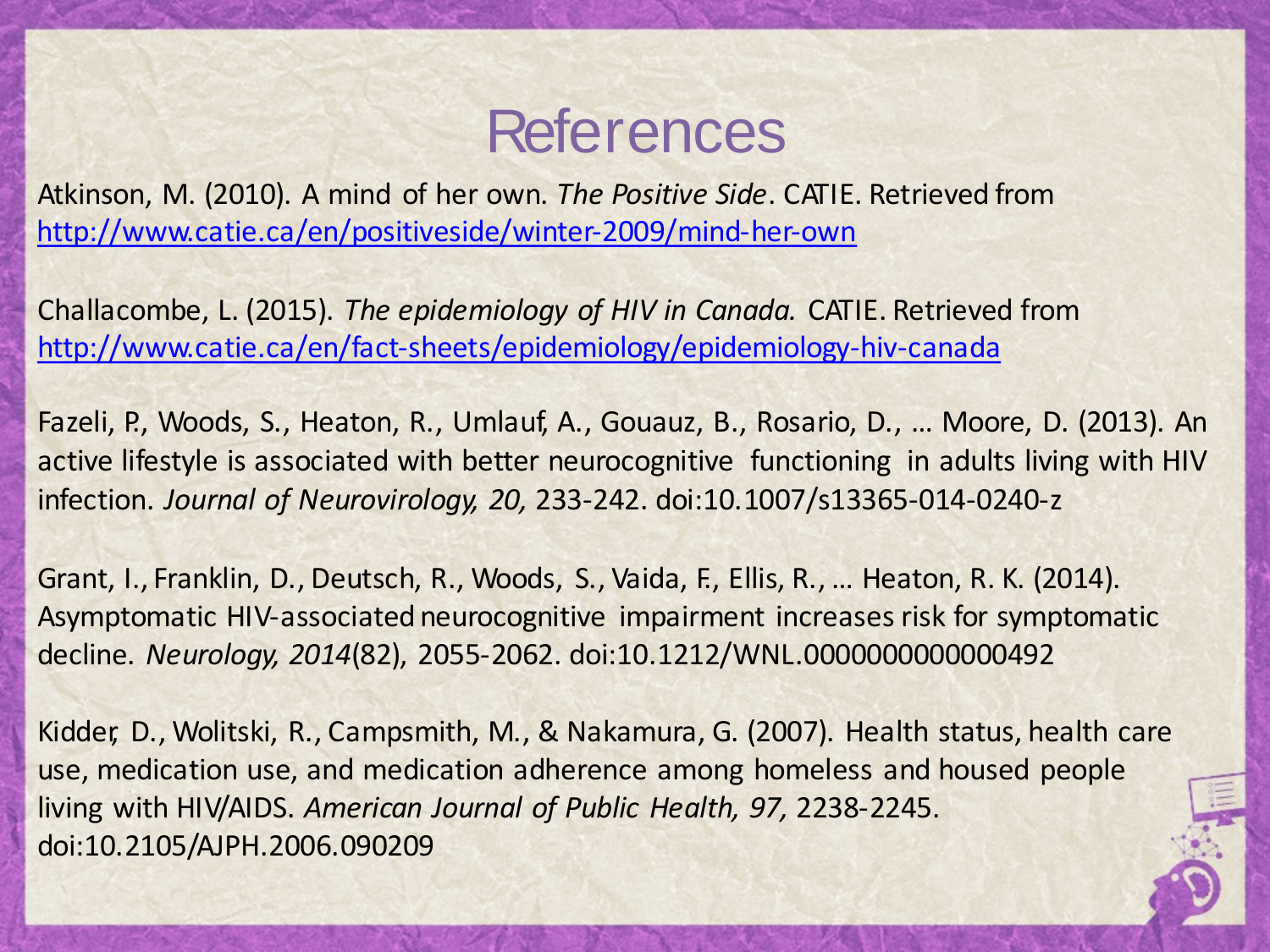#### References

Public Health Agency of Canada (2013). *Population-specific HIV/AIDS status report.* Retrieved from <http://www.catie.ca/sites/default/files/SR-People-Living-with-HIV.pdf>

Ryan, E., Baird, R., Mindt, M., Byrd, D., Monzones, J.,& Morgello, S. (2005). Neuropsychological impairment in racial/ethnic minorities with HIV infection and low literacy levels: Effects of education and reading level in participant characterization. *Journal of the International Neuropsychological Society, 11*(7), 889-898. doi:10.1017/S1355617705051040

Spudich, S. (2013). HIV and neurocognitive dysfunction. *Current HIV/AIDS Reports, 10,* 235- 243. doi:10.1007/s11904-013-0171-y

St. Michael's Hospital. (2014). Mild HIV-related impairments may be overlooked due to inadequate screening tools. [Press release]. Retrieved from http://www.stmichaelshospital.com/media/detail.php?source=hospital\_news/2013/20130 918\_hn

Stern, Y. (2012). Cognitive reserve in ageing and Alzheimer's disease. *Lancet Neurology, 11*(11), 1006-1012. doi:10.1016/S1474-4422(12)70191-6